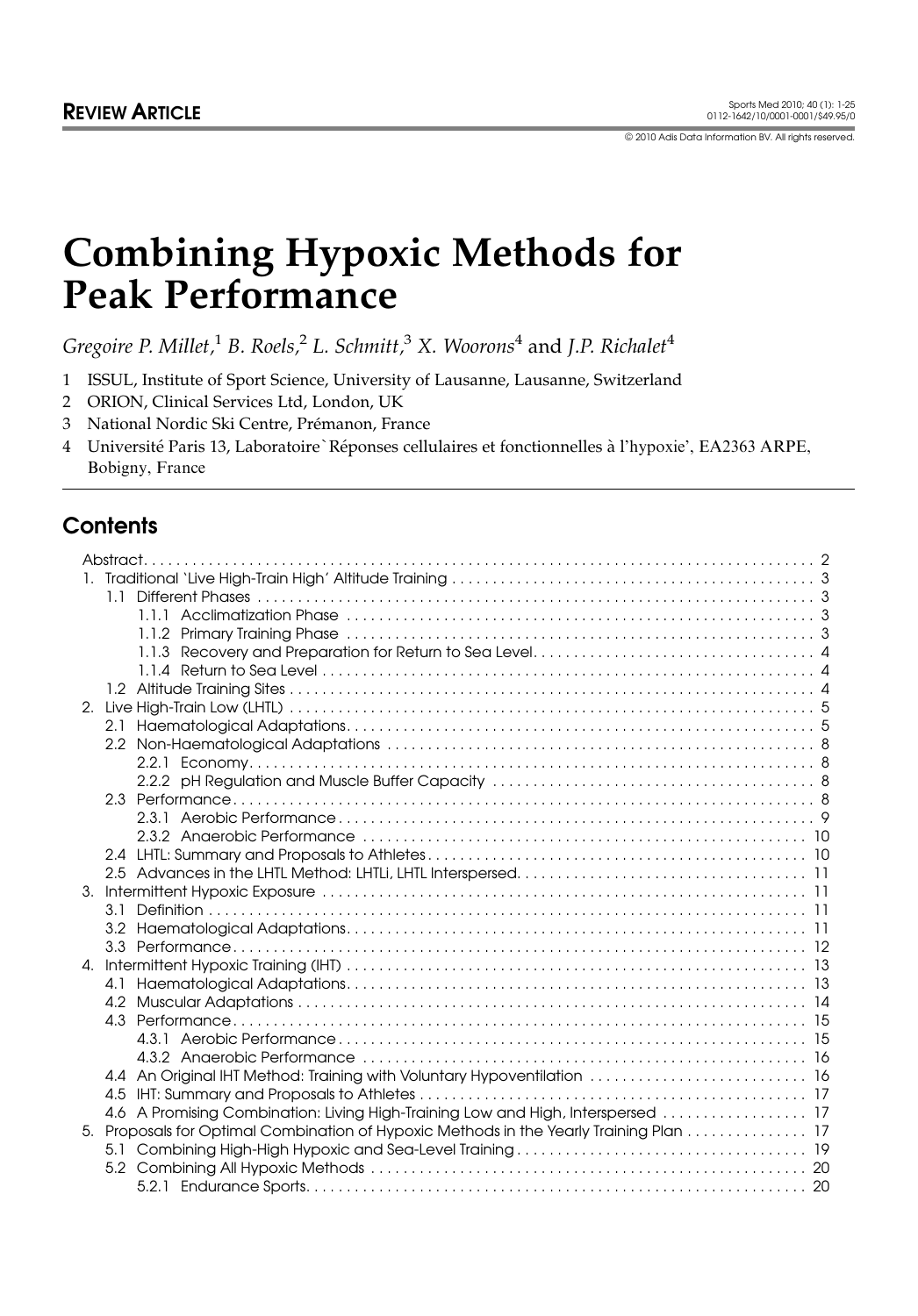**Abstract** New methods and devices for pursuing performance enhancement through altitude training were developed in Scandinavia and the USA in the early 1990s. At present, several forms of hypoxic training and/or altitude exposure exist: traditional 'live high-train high' (LHTH), contemporary 'live high-train low' (LHTL), intermittent hypoxic exposure during rest (IHE) and intermittent hypoxic exposure during continuous session (IHT). Although substantial differences exist between these methods of hypoxic training and/ or exposure, all have the same goal: to induce an improvement in athletic performance at sea level. They are also used for preparation for competition at altitude and/or for the acclimatization of mountaineers.

> The underlying mechanisms behind the effects of hypoxic training are widely debated. Although the popular view is that altitude training may lead to an increase in haematological capacity, this may not be the main, or the only, factor involved in the improvement of performance. Other central (such as ventilatory, haemodynamic or neural adaptation) or peripheral (such as muscle buffering capacity or economy) factors play an important role.

> LHTL was shown to be an efficient method. The optimal altitude for living high has been defined as being 2200–2500 m to provide an optimal erythropoietic effect and up to 3100 m for non-haematological parameters. The optimal duration at altitude appears to be 4 weeks for inducing accelerated erythropoiesis whereas <3 weeks (i.e. 18 days) are long enough for beneficial changes in economy, muscle buffering capacity, the hypoxic ventilatory response or  $Na^+/K^+$ -ATPase activity. One critical point is the daily dose of altitude. A natural altitude of 2500 m for 20–22 h/day (in fact, travelling down to the valley only for training) appears sufficient to increase erythropoiesis and improve sea-level performance. 'Longer is better' as regards haematological changes since additional benefits have been shown as hypoxic exposure increases beyond 16 h/day. The minimum daily dose for stimulating erythropoiesis seems to be 12 h/day. For non-haematological changes, the implementation of a much shorter duration of exposure seems possible.

> Athletes could take advantage of IHT, which seems more beneficial than IHE in performance enhancement. The intensity of hypoxic exercise might play a role on adaptations at the molecular level in skeletal muscle tissue. There is clear evidence that intense exercise at high altitude stimulates to a greater extent muscle adaptations for both aerobic and anaerobic exercises and limits the muscle adaptations for both aerobic and anaerobic exercises and films the decrease in power. So although IHT induces no increase in  $\rm{VO}_{2max}$  due to the low 'altitude dose', improvement in athletic performance is likely to happen with high-intensity exercise (i.e. above the ventilatory threshold) due to an increase in mitochondrial efficiency and pH/lactate regulation. We propose a new combination of hypoxic method (which we suggest naming Living High-Training Low and High, interspersed; LHTLHi) combining LHTL (five nights at 3000 m and two nights at sea level) with training at sea level except for a few (2.3 per week) IHT sessions of supra-threshold training. This review also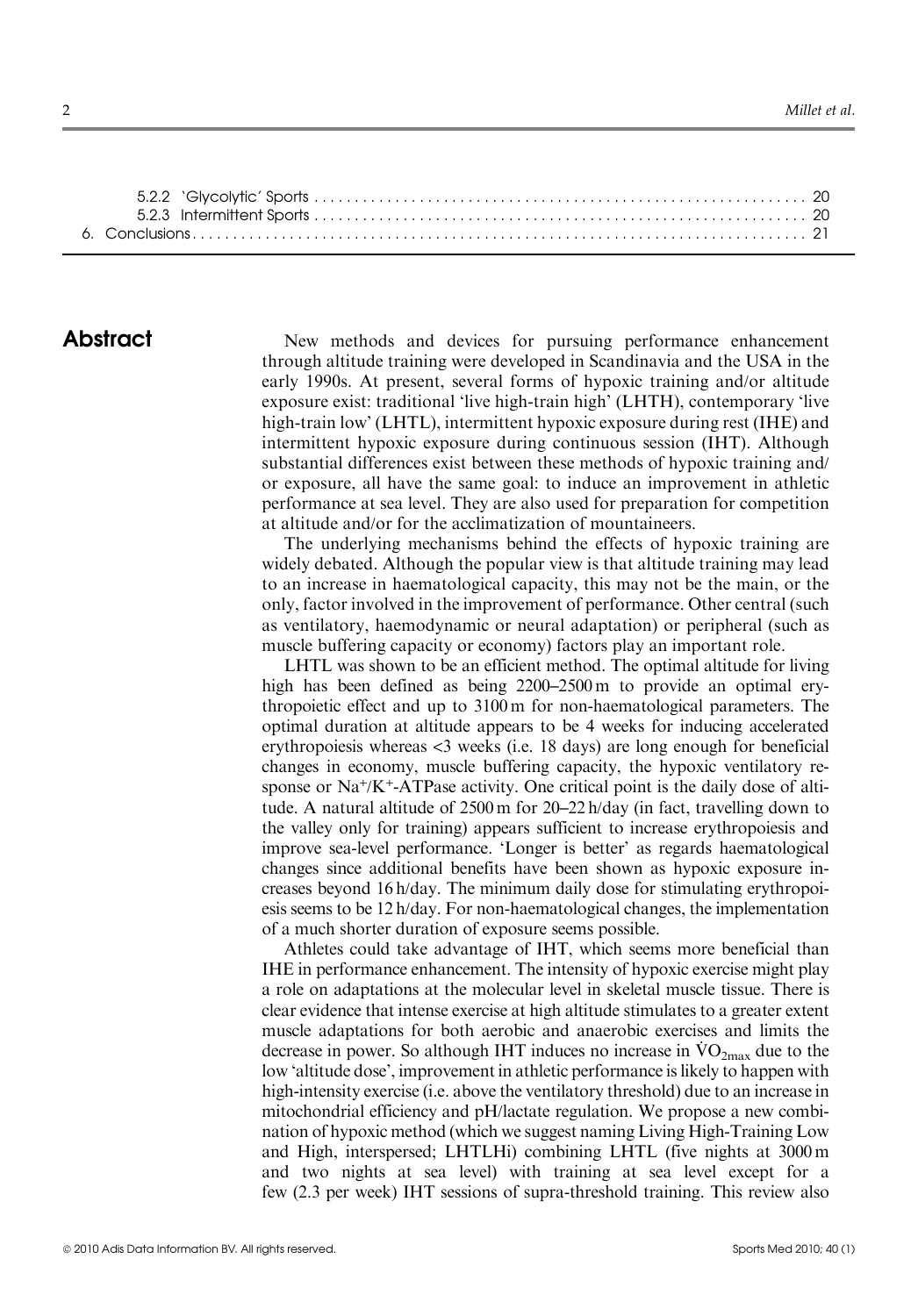provides a rationale on how to combine the different hypoxic methods and suggests advances in both their implementation and their periodization during

To date, several forms of hypoxic training and/or altitude exposure exist: traditional 'live high-train high' (LHTH), contemporary 'live high-train low' (LHTL or  $LH + TLO<sub>2</sub>$ ) or 'live lowtrain high' (LLTH) approaches.

intermittent sports.

More recently, interest has focused on the potential of intermittent hypoxic methods (figure 1) using intermittent hypoxic exposure during rest (IHE), during continuous sessions (IHT), during interval-training (IHIT) or 'live high-train low and high' (LHTLH). Although substantial differences exist between these types of hypoxic training and/or exposure, all have the same primary goal: to induce an improvement in athletic performance at sea level. These methods are also used for preparation for competition at altitude or for the acclimatization of mountaineers.

# 1. Traditional 'Live High-Train High' Altitude Training

Traditional altitude camps consist of living and training at moderate altitude (1800–2500 m) for several weeks, usually between 2 and 4 weeks. These LHTH camps are mostly carried out two to three times a year.



Fig. 1. Different hypoxic methods (modified from Wilber<sup>[1]</sup>).  $IHE$  = intermittent hypoxic exposure during rest;  $IHT$  = intermittent hypoxic training;  $I$ HIT = intermittent hypoxic exposure during interval training;  $LH =$  live high;  $LHTLH =$  live high-train low and high;  $LL =$  live low;  $TH =$  train high;  $TL =$  train low.

# 1.1 Different Phases

the yearly training programme of athletes competing in endurance, glycolytic or

These LHTH camps consist of several progressive phases: the acclimatization phase, the primary training phase, the recovery and preparation for return to sea-level phase, and the return to sea level.

# 1.1.1 Acclimatization Phase

The first phase starts immediately on arrival to altitude and is called the acclimatization phase. As the name indicates, the purpose of this phase is to acclimatize the athletes to the reduced  $P_1O_2$ (partial pressure of inspired oxygen) at altitude. To facilitate the athletes' acclimatization to altitude, they are exposed to as much open air activity as possible. This phase is the most critical one. Therefore, high-intensity exercise is not recommended. The athletes have to be advised to increase their recovery and their fluid intake. The acclimatization phase usually lasts 7–10 days, depending on the total duration of the LHTH camp and the athlete's frequency of hypoxic exposure, with the duration of exposure usually being decreased in athletes who have experienced regular exposure to altitude.[2]

#### 1.1.2 Primary Training Phase

The primary training phase follows after the acclimatization phase. This phase lasts between 2 and 3 weeks, but may be prolonged according to the age, experience and goals for functional adaptation of the athletes. The purpose of this phase is to progressively increase training volume up to levels similar to those that are achieved at sea level, but also to progressively increase the intensity of training. Large workloads are necessary to induce the cumulative and residual effects of altitude training.<sup>[2]</sup> However, many athletes use shorter repetitions to maximize the speed aspect of training, or use the same work intervals that they carry out in training in normoxia whilst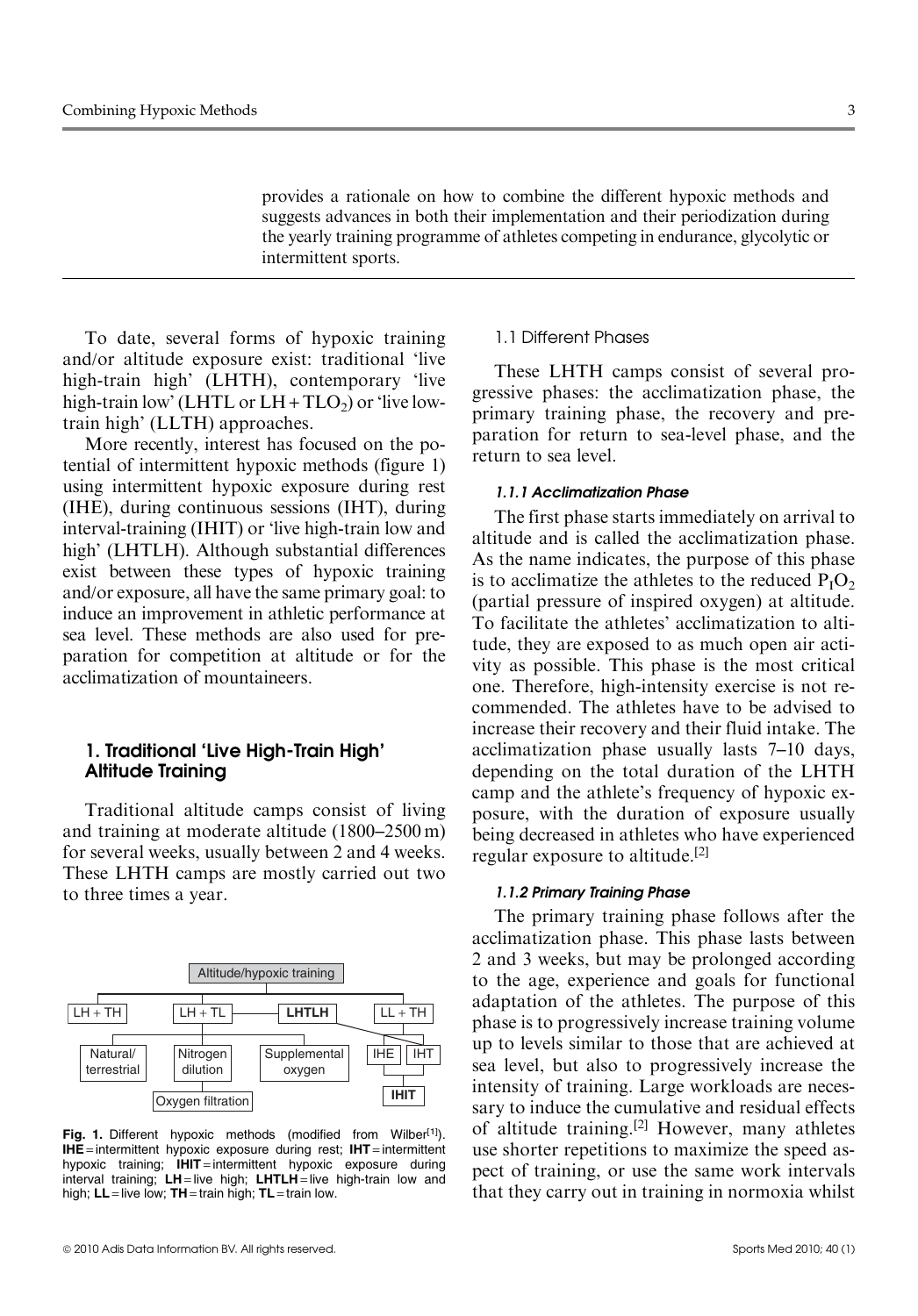increasing their recovery by a factor of 2–3. This area requires further scientific studies.

### 1.1.3 Recovery and Preparation for Return to Sea Level

This recovery phase lasts 2–5 days. The aim of this phase is to recover completely from the complementary altitude-induced fatigue. During this phase, training volume and intensity are gradually reduced.

#### 1.1.4 Return to Sea Level

On return to sea level after an altitude training camp, three phases have been observed by coaches (figure 2). So far, however, these are not fully supported by the scientific evidence and are therefore under debate:

(i) A positive phase observed during the first 2–4 days, but not in all athletes.

(ii) A phase of progressive reestablishment of sealevel training volume and intensity. The probability of good performance is reduced.

(iii) 15–21 days after return to sea level, a third phase is characterized by a plateau in fitness. The optimal delay for competition is during this third phase, although some athletes reach their peak performance during the first phase.[3]

The time course of the different physiological factors that explain these post-altitude phases has not been studied and therefore remains unclear. However, one may postulate that the immediate positive effects (phase 1) are primarily due to the haemodilution resulting from the return to sea level and persistence of the ventilatory adaptations to altitude training. The decrease in performance fitness (phase 2) might be related to the altered energy cost and loss of the neuromuscular adaptations induced by training at altitude. Improvement in the latter factors after several days at sea level, in conjunction with the further increase in  $O<sub>2</sub>$  transport and delayed hypoxic ventilatory responses (HVRs) benefits, may explain the third positive phase. In addition, some benefits coming from the increased training capability that is directly induced by altitude training may lead to a delayed period (up to 6–7 weeks after finishing the altitude camp) of increased fitness.<sup>[2]</sup> In any case, the post-training period requires further scientific investigation.

#### 1.2 Altitude Training Sites

Several altitude training sites exist around the world. The most famous within the sporting



Fig. 2. Schematic view of the development of the aerobic capacity during and after 'live-high train-high' (LHTH) training (adapted from Fuchs and Reiss[3]). Acclim. = acclimatization.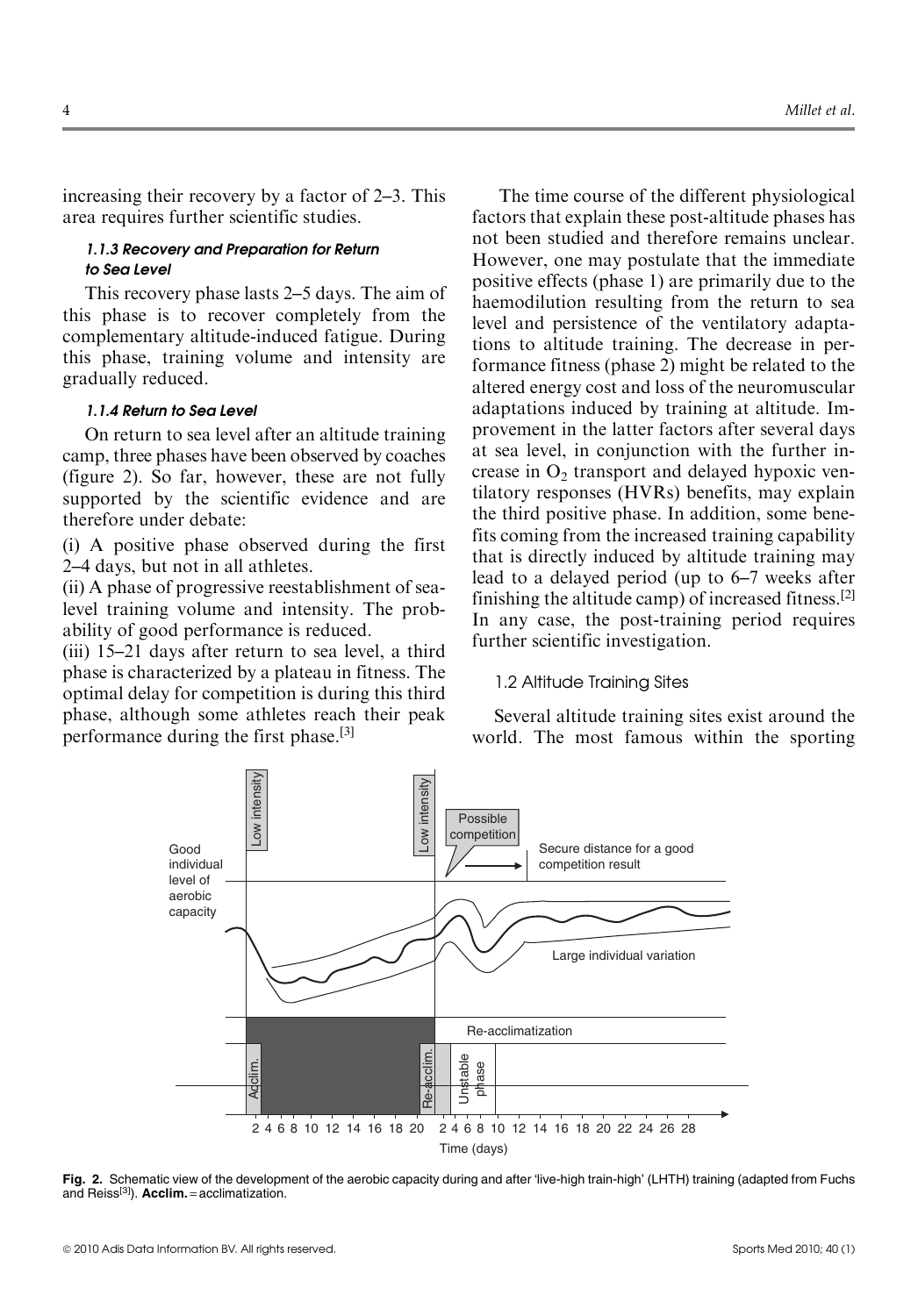community are (by ascending altitude; see Wilber<sup>[4]</sup> for a comprehensive review): Prémanon (1200 m, France); Thredbo (1350 m, Australia); Crans-Montana (1500 m, Switzerland); Albuquerque (1500 m, USA); Potchefstroom (1550 m, South-Africa); Snowfarm (1560 m, New Zealand); Pretoria (1750 m, South Africa); Boulder (1780 m, USA); Ifrane (1820 m, Morocco); St. Moritz (1820 m, Switzerland); Font-Romeu (1850 m, France); Colorado Springs (1860 m, USA); Kunming (1860 m, China); Belmeken (2000 m, Bulgaria); Eldoret (2100 m, Kenya); Flagstaff (2130 m, USA); Sierra Nevada (2320 m, Spain); Iten (2350 m, Kenya); Addis Ababa (2400 m, Ethiopia); Bogota (2640 m, Colombia); Quito (2740 m, Ecuador); La Paz (3600 m, Bolivia). These sites can offer relatively comfortable living and training conditions to athletes and coaches of all performance levels.

The first investigations into LHTH appeared during the mid-1960s. Since the 1990s, the LHTH method has largely been complemented by the other hypoxic methods.

# 2. Live High-Train Low (LHTL)

The traditional LHTH altitude training strategy has been replaced or complemented by the LHTL method.<sup>[1,5,6]</sup> The LHTL method was developed to invoke the beneficial effects of altitude (as regards cardiovascular, respiratory and metabolic adaptations) whilst avoiding, firstly, the need for a decrease in training intensity and, secondly, the detrimental effects of chronic hypoxia (such as muscular mass loss, fatigue or deteriorated aerobic performance, that are observed to a greater extent in endurance elite athletes subject to a more pronounced hypoxaemia<sup>[7]</sup>).

Levine's research team first investigated the LHTL methods by transporting the athletes from sea level or low altitude (<1300 m) to train whilst spending the rest of their time, i.e. living and sleeping at moderate altitude (1800–2500 m).<sup>[8]</sup> This method involved living at moderate altitude and performing low-intensity training at moderate altitude, and high-intensity training at sea level or lower altitude.[9] However, this method placed a large amount of stress and fatigue on the

athletes as a result of descending from and ascending to altitude, travelling to and from training sites, adapting to weather differences between altitude and sea level, financial costs, etc.

The technical development of new devices made it possible to use artificial altitude (i.e. normobaric hypoxia via nitrogen dilution or oxygen extraction, altitude tents and/or hypoxic sleeping units, decompression chambers, or supplemental  $oxygen<sup>[4]</sup>$  as an additional training stimulus without travelling to the mountains.

# 2.1 Haematological Adaptations

Levine et al. $[8]$  found that levels of erythropoietin (EPO) were almost doubled, and haemoglobin concentration (Hb) was increased, in elite athletes after 27 days of living at 2500 m and training at 1250 m. In addition, Stray-Gundersen et al.[10] investigated the effects of 27 days of living at moderate altitude of 2500 m, training intensively at 1250 m, and undergoing base training at both 1250 and 3000 m. They observed a 92% increase in EPO within the first 20 hours of exposure. This was followed by a progressive decline in EPO, up to the 19th day, to the (initial) sea-level values. Moreover, after the 27 days of LHTL, Hb, haematocrit (Hct) and arterial  $O<sub>2</sub>$ saturation  $(S_aO_2)$  were increased. Dehnert et al.<sup>[11]</sup> investigated the haematological acclimatization to intensive training at low altitude (800 m) and spending13 h/day at moderate altitude (1960 m) in 15 male and six female triathletes over a period of 2 weeks. EPO increased significantly (30%) but temporarily in LHTL. Total Hb was unchanged in the LHTL group but showed a small significant decrease in the control sea-level group. Reticulocyte (Ret) count also showed a tendency to increase in the LHTL group, but was unchanged in the control group. The authors suggested that the observed EPO stimulation at altitude served to compensate for the exercise-induced destruction of red blood cells (RBCs). Moreover, Stray-Gundersen et al.<sup>[12]</sup> reported that, for elite athletes living at 2500 m and performing high-intensity training at 1250 m, EPO was almost doubled and both soluble transferrin receptor level and Hb were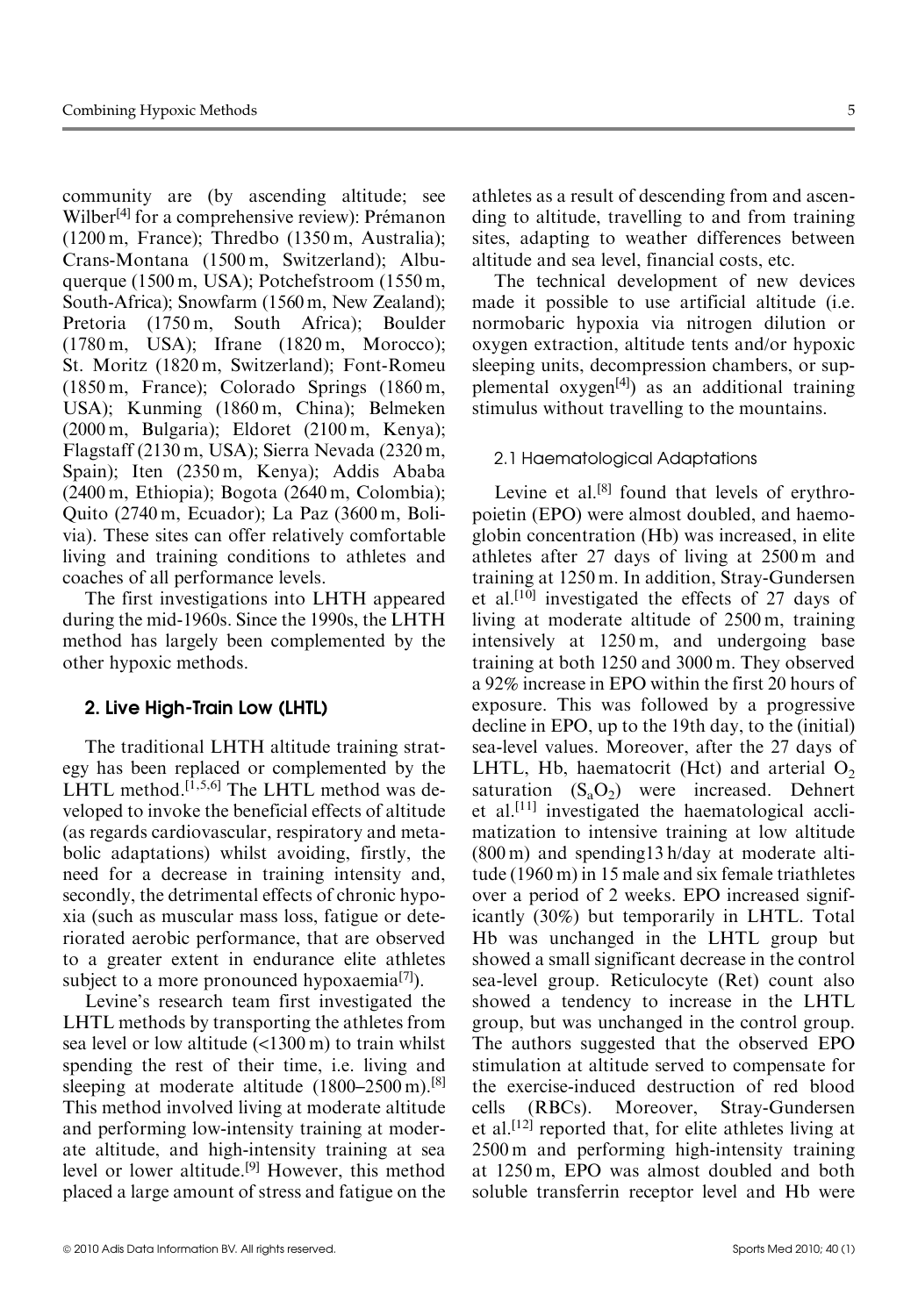increased. In contrast, Hahn et al.<sup>[13]</sup> evaluated the effects of LHTL (i.e. 8–11 h a night over 11–23 nights at 2650–3000 m) in six different studies with several athletic populations (runners, triathletes, kayakers, cyclists and cross-country skiers). They concluded that the increase in serum EPO (sEPO) did not always induce an increase in Ret production and that the other haematological parameters were not significantly different between the LHTL and control groups.

The Finnish research group, led by Rusko, reported important increases in EPO, Ret or RBCs with LHTL methods in elite athletes. Unfortunately, the training characteristics of their studies, which often lacked control groups, were sometimes poorly controlled. In six female elite cross-country skiers, living 14 h/day at a simulated altitude of 2500 m, and living and training at sea level for 10 h/day, a significant increase over the initial sea-level values was observed in both sEPO (31%) and Ret count (5%) after 11 days.[14] However, no sea-level control group was included in the study. Laitinen et al.<sup>[15]</sup> observed in seven male trained runners who lived 16–18 h/day at a simulated altitude of 2500 m and lived and trained the other 6–8 h/day at sea level, sEPO (84%) and RBC mass (7%) to be significantly increased (by 84% and 7% ,respectively) after 15 days of LHTL, and remain unchanged in the sea-level control group. Rusko et al.<sup>[16]</sup> demonstrated a 60% increase in sEPO when measured on the second day of LHTL in 12 female and male cross-country skiers and triathletes who lived 12–16 h/day for 25 days at a simulated altitude of 2500 m, and trained at sea level. They also noted a 5% increase in RBC mass following the 25 days of LHTL. However, the increase in sEPO was not correlated to the increase in RBC mass. The same research team<sup>[17]</sup> also recorded significant increases in sEPO, RBC, 2,3-diphosphoglycerate. Ret count and soluble transferrin receptors in ten healthy subjects who lived 12 h/day in a 15.4%  $O_2$  (~2500 m) nitrogen room over a period of 7 days. Thus, 12 h/day of moderate normobaric hypoxia, for 1 week, was sufficient to stimulate erythropoiesis. Moreover, Phiel-Aulin et al.<sup>[18]</sup> evaluated six endurance athletes who completed 10 days of living 12 h/day at a simulated altitude of 2000 m whilst living and training for the rest of the day at sea level. After 2 days of LHTL, an increase was observed in sEPO (80%) and Ret count (60%). In addition, 1 week after the end of the LHTL period, measurements indicated that Hb  $(-2\%)$  and Hct  $(-3%)$  were slightly decreased from the initial sealevel values. These post-LHTL decreases in Hb and Hct were attributed to haemodilution. Thus, a 10-day period of LHTL training induced a significant increase in sEPO but did not significantly change post-LHTL Hb or Hct in trained endurance athletes. The same authors<sup>[18]</sup> investigated the same 10-day LHTL period (i.e. 12 h/day living at 2700 m, and 12 h/day living and training at sea level) but at a higher simulated altitude of 2700 m in nine endurance athletes. Within the initial five days of LHTL a significant increase in sEPO (85%) and Ret count (38%) was observed. One week after the end of the LHTL period, higher Hb  $(3\%)$  and lower Hct  $(-4\%)$  values, compared with initial sea-level values, were observed. In contrast, the Australian Institute of Sport scientists observed very little haematological change with the LHTL method: i.e. no changes in any of the following measured haematological variables, % Ret, mean corpuscular Hb, reticulocyte Hb and total Hb mass, in six female road cyclists who slept for 12 nights at a simulated altitude of 2650 m and trained at 600 m above sea level.<sup>[19]</sup> They also studied, in six male middle distance runners, the effects of three 8-day LHTL periods (involving five 8- to 11-hour nights at a simulated altitude of 2650 m and training at 600 m, followed by 3 days of living and training at  $600 \text{ m}$ .<sup>[20]</sup> sEPO was increased in the LHTL group after the first (57%) and the fifth night (42%) of the first period but this increase was not as great in the second  $(13\% \text{ and } -4\%)$  and third (26% and 14%) periods. Moreover, there were no changes in the other haematological variables. It appears, therefore, that 5 nights at 2650 m increased sEPO, but was insufficient to induce any other haematological changes. This hypoxic-induced sEPO response was downregulated during a hypoxic stimulus.

The same Australian team<sup>[21]</sup> investigated the effects of an increased LHTL hypoxic stimulus,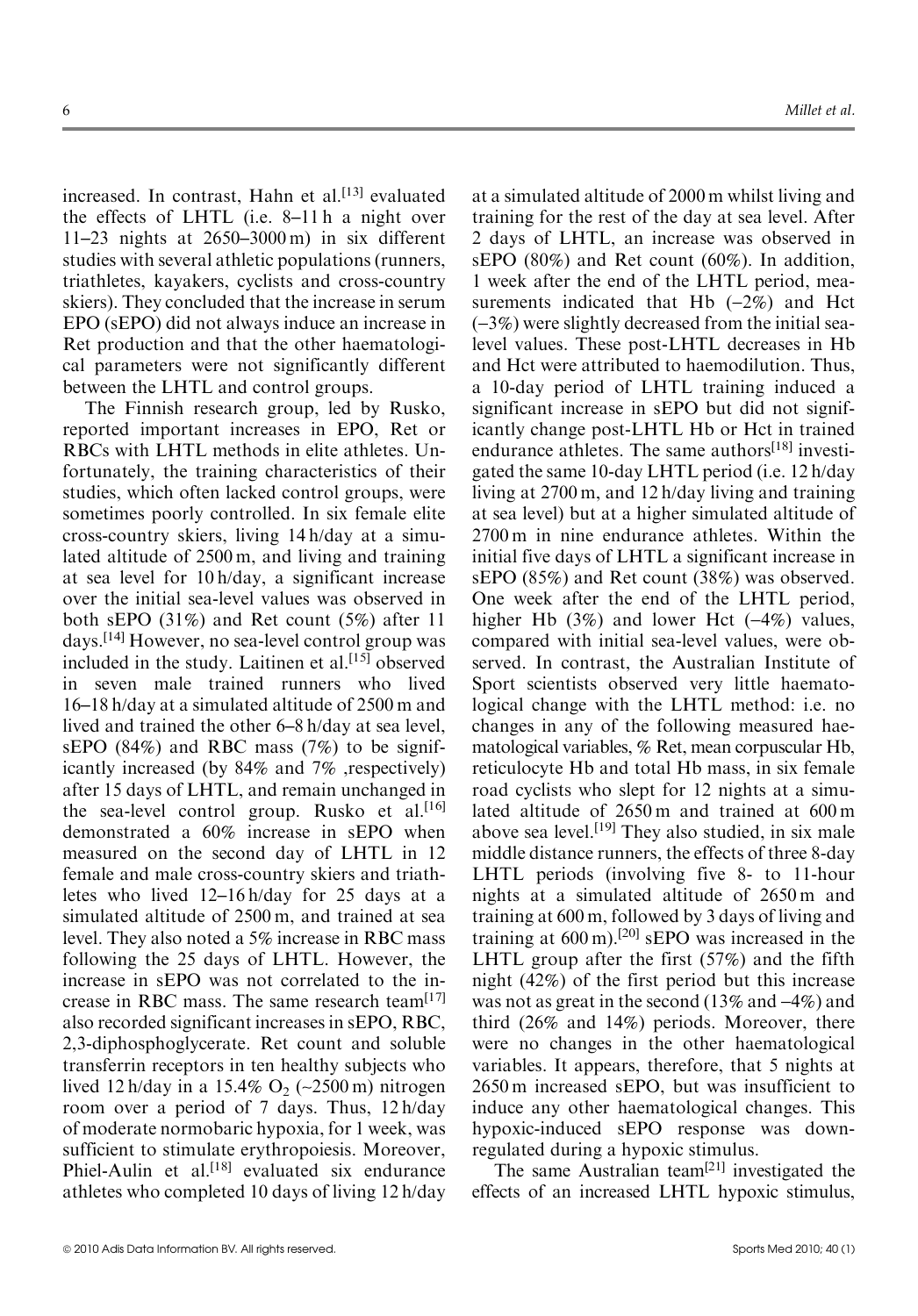i.e. a higher altitude (3000 m) over a longer period of time (23 days of 8–10 hours per night) in six male endurance athletes. No significant changes were observed in any of the measured variables. Recently, the same team reported that a much longer LHTL period (i.e. 46 nights of 9 hours per night at a simulated altitude of 2860 m, coupled with training at  $600 \text{ m}$ ) induced a significant  $(-5.0\%)$ increase in total Hb mass.[22] These results support the principle that the hypoxic dose is the primary factor leading to the observed haematological benefits resulting from LHTL.

Recently, a project funded by the IOC in Prémanon (in the Jura region of France) investigated the effects of various hypoxic training methods and more specifically the LHTL method.[23-34] These studies evaluated the responses to LHTL (i.e. 13–18 days of sleeping high at 2500–3500 m and training low at 1200 m) in cross-country skiers,[23,25,27,33] swimmers[24-26,28,29,31-33] and distance runners.[25,29,30,33,34] Overall, LHTL was well tolerated<sup>[23,29,33]</sup> for altitude up to  $3000 \text{ m}$ . These studies highlighted the benefits of monitoring sleeping  $S_aO_2$  since oxygen desaturation and progressive re-saturation can be a good index of the degree of acclimatization. In line with the Scandinavian findings mentioned above<sup>[14-18]</sup> and summarized by Rusko et al.<sup>[35]</sup> in 2003, this set of studies support the principle of a minimum dose of hypoxia (of at least 14 hours, ideally 18 h/day) – at an altitude of at least 2500 m – and, ideally, 3000 m – for 3 weeks, being required to induce increased erythropoiesis. In fact, the runners who stayed for the longest time (18 days, 14 h/day) at 3000 m evidenced greater increases in Hb.[34] All the parameters except indirect markers of submaximal performance (see later) had returned to the baseline values 2 weeks after the LHTL session.

In summary, whereas some studies demonstrated significantly increased EPO and Ret count,[13-15,35-37] other studies did not observe either any or too low an erythropoietic effect to induce haematological changes after LHTL normobaric hypoxic exposure.[18-21] Probably the differences in duration and level of the hypoxic exposure, in training content or in the methods of measurement of blood volume parameters that were used (e.g. Evans blue dye vs CO rebreathing) play a role in the observed discrepancies. Only an absolute increase in RBC mass or Hb mass can be seen as an effective haematological benefit induced by altitude training. Unfortunately, many studies still report relative value(s) in terms of RBCs, Hb and Hct – all of which are influenced by change in volaemia. It was reported that the mean error of measurement for Hb mass with the CO-rebreathing method is 2.2% (90% CI 1.4, 3.5) since the error of measurement of the volume of RBCs is 2.8% (90% CI 2.4, 3.2) for the 51 chromium-labelled RBC technique, 6.7% (90% CI 4.9, 9.4) for the Evans blue dye technique and 6.7% (90% CI 3.4, 14) with the CO-rebreathing method.[38] These errors include analytical error, day-to-day biological variation and the interindividual variability in response to altitude training, and have direct implications for the monitoring of the athletes. Therefore, comparisons of values for RBC mass, plasma or RBC volume that have been obtained via different methods is unsatisfactory. Moreover, a large variation in RBC volume reported in previous LHTL studies[9,39] might arise from measurement errors obtained with the Evans blue dye method.[38]

Another confounding factor is the level of the subjects, i.e. trained versus elite athletes. It is known that endurance training induces an increase in blood volume. Heinicke et al.,<sup>[40]</sup> for example, reported that in elite endurance athletes, Hb mass and blood volume were ~35% higher, but Hb was no different, from the values observed in sedentary subjects. In contrast, acute altitude exposure has long been known to decrease (plasma) blood volume.[41] However, by comparing untrained subjects or elite cyclists native to either sea level or altitude  $(-2600 \text{ m})$ , Schmidt et al.<sup>[42]</sup> showed that chronic altitude has a synergistic effect on blood volume parameters. Both Hb mass (for which the observed values were [mean  $\pm$  SD] 17.1  $\pm$  1.4 for cyclists native to altitude;  $15.4 \pm 0.9$  for cyclists native to sea level;  $13.4 \pm 0.9$  for sedentary individuals from altitude and  $11.1 \pm 1.1$  g/kg for sedentary individuals native to sea level) and blood volume (for which the corresponding values were  $116 \pm 11$ ;  $107 \pm 6$ ;  $88 \pm 5$  and  $78 \pm 8$  mL/kg, respectively) were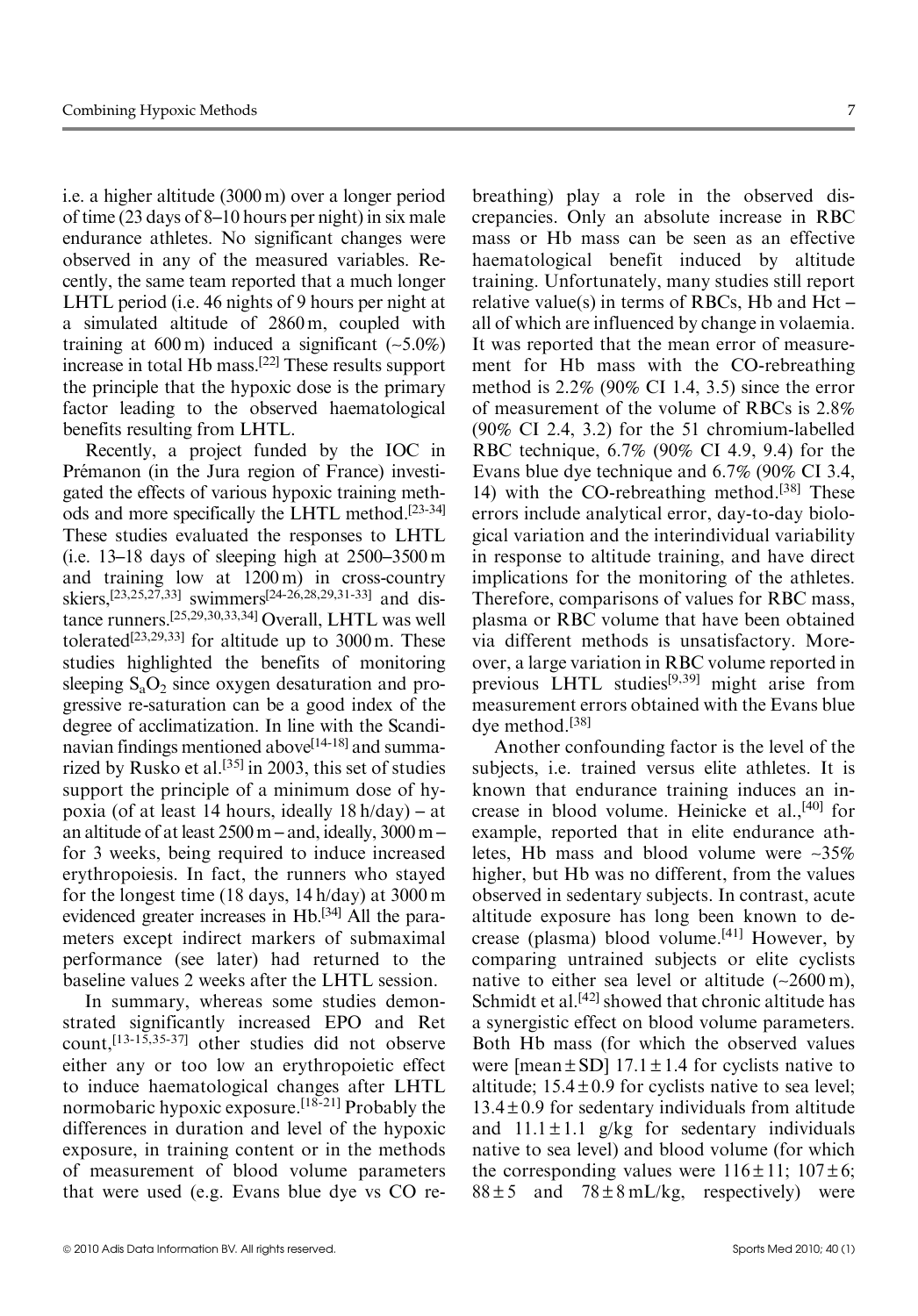affected both by altitude and, to a greater extent, by training. To conclude, differences in the level of ability and or training of the study subjects, as well as differences in their responses to both altitude and to training, make it very difficult to compare the haematological benefits of different hypoxic protocols across studies.

# 2.2 Non-Haematological Adaptations

Whether increased RBC volume is the primary factor that is responsible for the altitude-induced improvement in performance has recently been the subject of great debate.<sup>[43,44]</sup> It was noted that the change in performance is not necessarily associated change in performance is not necessarily associated with an increase in  $\rm{VO}_{2max}$ , especially in elite athwith an increase in  $\rm{VO}_{2max}$ , especially in either ath-<br>letes, and that the 86% variance in  $\rm{VO}_{2max}$  could be attributed to factors other than change in RBC volume.[45] Two main peripheral factors have been proposed, as outlined below.

#### 2.2.1 Economy

Several research groups have demonstrated 3–10% improvements in exercise economy[25,45-48] with altitude training. This might come from a decreased cost of ventilation, greater carbohydrate (CHO) use for phosphorylation, or, more likely, from improved mitochondrial efficiency (as denoted by P/O ratio or an increase in ATP production per mole of oxygen used).

#### 2.2.2 pH Regulation and Muscle Buffer Capacity

The altitude-induced increase in the co-transport of lactate is related to the increase in the content of the relevant transporters (i.e. monocarboxylate MCT1 and MCT4). This allows for better lactate exchange and removal and, consequently, a slower pH decrease within 'glycolyic' exercise.[49] In addition, it is known that altitude acclimatization induces an increase in isoforms of carbonic anhydrase  $(CA)$  that influence both  $H^+$ and  $HCO<sub>3</sub><sup>-</sup>$  regulation.<sup>[50]</sup> These adaptive responses to altitude are likely to improve muscle buffering capacity, as reported previously,[45,48,51] and have been postulated to be, therefore, important in the explanation of post-altitude improvement in performance.[45,48] Whether this is actually the case is debatable. It was shown recently that acidosis (reduced pH) of muscles, is

not a primary factor in the development of muscular fatigue. At physiological temperatures, acidification has a small effect on force production, shortening speed, the rate of glycolyic enzyme reactions or on the contractile process.<sup>[52]</sup> Moreover, acidification seems to preserve the muscle excitability.[53] It is beyond the scope of this review to discuss the main factors (i.e. inorganic phosphate) of muscle fatigue, but since the relationship between acidosis and fatigue is questioned, so is the direct influence of muscle buffering on performance. This is supported by the results of Gore et al.[48] that demonstrated no change in the total work performed during a 2-minute 'all-out' cycling trial despite an 18% increase in muscle buffer capacity. However, it is likely that the increased muscle buffer capacity observed after altitude training<sup>[51]</sup> is of high interest in high-intensity intermittent exercises.

# 2.3 Performance

Overall the improvement in performance that is obtained with LHTL has been evaluated as 1.0–1.5% for events lasting between 45 seconds and 17 minutes.[6,45]

Presenting altitude-induced change in performance or biological variables does not always provide information that is relevant for the practitioner (athlete, coach). As stated in Batterham and Hopkins,[54] ''a non significant result  $(p > 0.05)$  effect does not necessary imply that there is no worthwhile effect.'' The smallest worthwhile effect on performance across a range of sports known for using altitude training (track and field, swimming, cycling) has been shown to be  $\pm 1\%$ . [55-57] Since the biological variables presented in this review have a direct influence on performance (e.g. haemoglobin mass, RBC mass, performance (e.g. naemogroom mass,  $RDC$  mass, economy or  $VO_{2max}$ ), one may also assume that  $\pm 1\%$  is a correct approximation for their smallest worthwhile effect. It is also important to note that the effectiveness of an altitude training regimen is customarily expressed by the 'additional benefits' that are obtained over compared periods when similar training is conducted at sea level. Therefore, a given percentage increase has little practical significance per se.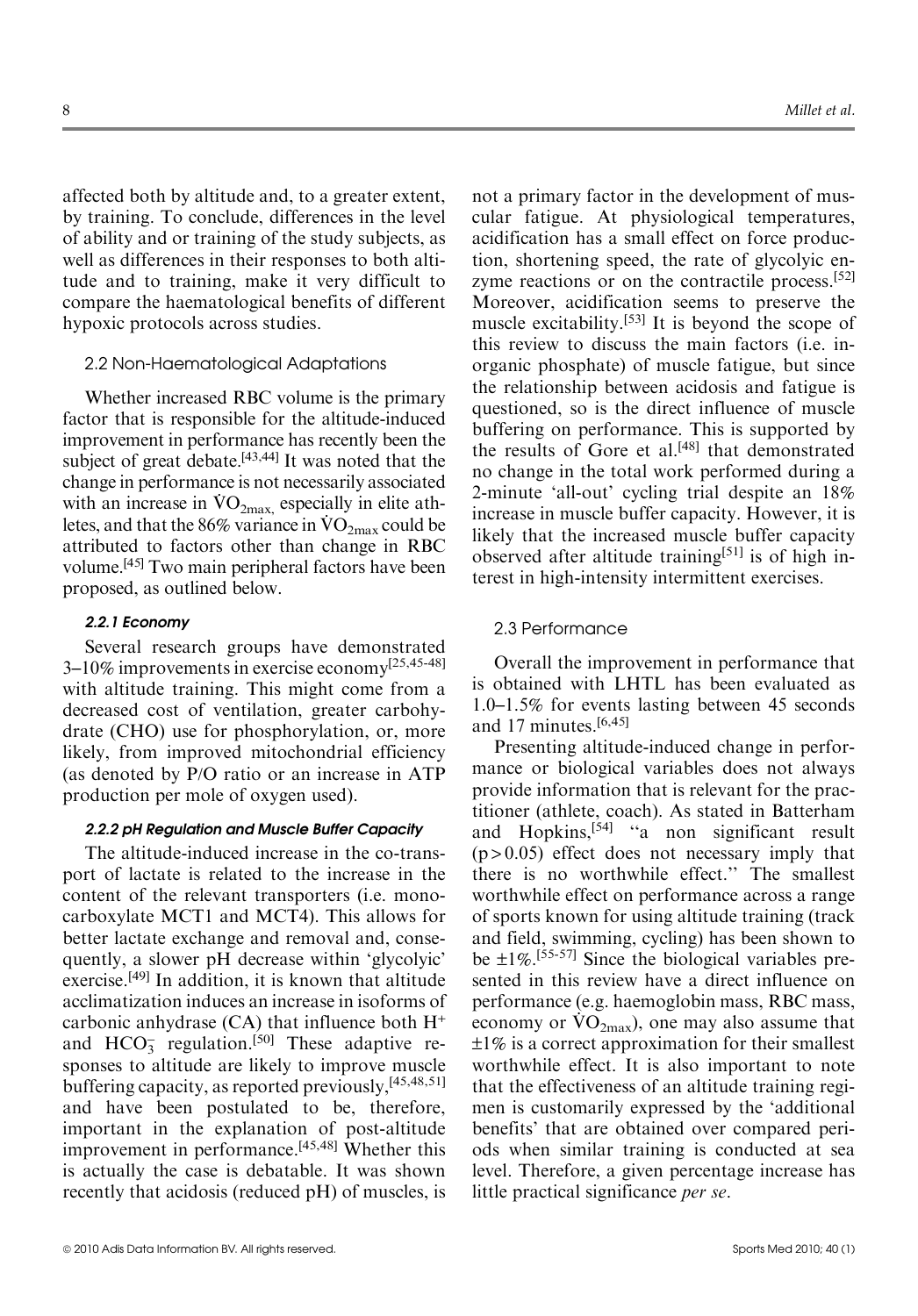#### 2.3.1 Aerobic Performance

Levine et al.<sup>[8]</sup> reported, for 14 elite men and 8 elite women, that sea-level endurance performance was significantly increased after 27 days of living at 2500 m and training at 1250 m. This performance increment amounted to a 1.1% enhancement in 3000 m run-time trial time, and a 3% increase in  $\rm{VO}_{2\text{max}}$ . Thus, even elite athletes improved their sea-level performance after 27 days of LHTL strategy. Indeed, 6 years later, Levine and Stray-Gundersen<sup>[9]</sup> showed that 4 weeks of living at moderate altitude (2500 m) and training at low altitude (1250 m) improved sea-level performance more than equivalent sea-level or LHTH training in 13 well-trained runners. 5000 m runtime trial time was only significantly improved over the initial sea-level value (by an average of  $13 \pm 10$  seconds 3 days after return to sea level) in  $15 \pm 10$  seconds 5 days after feturn to sea level) in<br>the LHTL group. Velocity at  $\rm{VO_{2max}}$  and the ventilatory threshold (VT) were also only improved in the LHTL condition. In addition, performance in the 5000 m run-time trial was similar 7, 14 and 21 days post-altitude, suggesting that the beneficial effects of LHTL may last for up to 3 weeks postaltitude. In contrast, the sea-level control group did not improve their 5000 m run performance at any time after completion of the 28-day training period.

The effectiveness of the LHTL method was confirmed later by the same research group who noted a 1.1–1.2% increase in sea-level 3000 m run time.<sup>[39]</sup> This improvement was accompanied by a  $3\%$  improvement in  $\rm{VO}_{2\text{max}}$ . The same group concluded that 4 weeks of acclimatization to moderate altitude, accompanied by high-intensity training at low altitude, improved sea-level endurance performance even in elite runners. In contrast, Hahn et al.<sup>[13]</sup> analysed six different LHTL studies and reported no significant increase in performance and even a tendency towards a deperformance and even a tendency towards a decrease in  $\rm{VO_{2max}}$ . This tendency can be explained partly by the fact that Hb did not increase (see haematological adaptations) and that athletes with maematological adaptations) and that atmetes with<br>a high  $\rm{VO_{2max}}$  at sea level probably regress to a large extent during altitude training<sup>[58]</sup> due to the loss of skeletal muscle mitochondria, and reduced oxidative enzyme activity[59,60] caused by the hypoxic stimulus. Therefore, apparently, mitochondrial alteration can occur at moderate altitudes (2650–3000 m) during a LHTL protocol. It is well known that for trained athletes, endurance perknown that for trained atmetes, endurance per-<br>formance may be independent of  $\rm{VO}_{2max}$  and that other submaximal and/or non-haematological variables may have a great influence on their

performance.[45,61] In the study of Rusko et al.,  $[16]$  1% and 3% in-In the study of Kusko et al.,  $\frac{1}{2}$  1% and 3% increases in sea-level  $\text{VO}_{2\text{max}}$  at day 1 and 7 after the end of the LHTL period were observed. The latter authors concluded that living at a simulated altitude of 2500 m for 25 days significantly increased tude of 2500 m for 25 days significantly increased<br>sea-level  $\rm{VO_{2max}}$  approximately 1 week after the LHTL period. The same group<sup>[37]</sup> observed a  $4\%$ improvement in 40 km time trial performance on the fifth day following an 11-day LHTL period of living 14 hours a day at a simulated altitude of 2500 m. Since they did not include a control group in their study, it is difficult to know whether this performance enhancement was not primarily training induced.

In six male endurance athletes, after sleeping for 23 nights at a simulated altitude of 3000 m for 25 mgins at a simulated antitude of 5000 m<br>and training at 600 m, both a 4% decrease in  $\dot{V}O_2$ at different submaximal intensities and a 1% increase in mechanical efficiency were reported.[48] In five elite female cyclists who performed LHTL  $(12$  hours at  $2650 \,\mathrm{m}$ ,  $12$  hours at  $600 \,\mathrm{m}$ ) over 12 days, the mean power output during a 4-minute cycling time trial was increased to a greater extent (2.3%) in the LHTL group than in the control group  $(0.1\%)$ . In contrast, the mean power output during a 30-minute time trial was decreased in the LHTL group  $(-1.1\%)$  but increased by 2.4% in the control group.<sup>[62]</sup> Moreover, Saunders et al.<sup>[46]</sup> observed a 3.3% decrease over, saunders et al.  $\frac{1}{100}$  observed a 5.5% decrease<br>in  $\rm{VO}_2$  averaged across three submaximal running speeds (14, 16 and 18 km/h) after 20 days of LHTL at 2000–3100 m and 600 m in elite distance runners. In addition, 5, 10 and 15 days of LHTL  $(8-10$  hours at  $2650$  m and training at  $600$  m) in 19 well-trained cyclists did not induce any change in performance-related variables.<sup>[63]</sup> Saunders et al.<sup>[46]</sup> consequently suggested that 10 or 15 days of LHTL are not more effective than 5 days. In contrast, when combining all the data, i.e. 5, 10 and 15 days of LHTL, a 4% increase in mean power output during a 4-minute time trial over initial values was noticed after LHTL,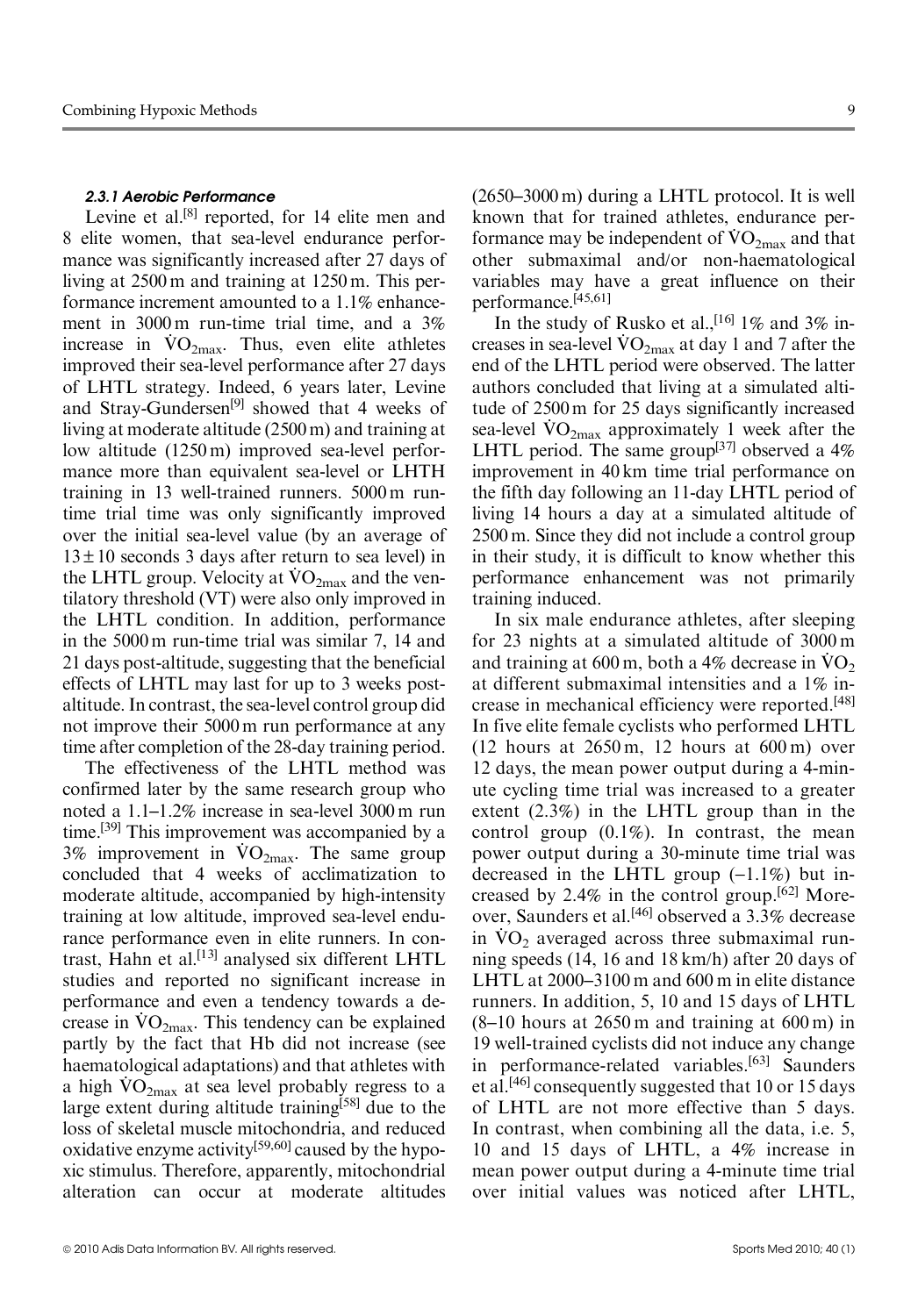whereas no changes were shown in the sea-level control group. Nor was any change in sea-level .  $\rm \dot{VO}_{2max}$  observed after 10 days of LHTL (12 h/day at 2700 m and training at sea level) in nine endurance athletes.[18]

Four groups had 4 weeks of 'high-high-low' training camp where they lived at 1780 m, 2085 m, 2454 m or 2805 m and trained together at low to moderate altitude (high-intensity workouts moderate antitude (ingu-intensity workouts<br>1250–1780 m; base training  $1700$ –3000 m).  $\rm{VO_{2max}}$ increased after 4 weeks only at the three highest altitude exposures by  $8 \pm 85$  mL,  $206 \pm 60$  mL,  $308 \pm 60$  mL, and  $301 \pm 73$  mL respectively, with 2085 m and 2454 m statistically greater than 1780 m. Both of the groups living at 2085 m and 2454 m improved their 3000 m time by  $2.8 \pm 0.7\%$  and  $2.7 \pm 0.6\%$ , respectively; or  $15.7 \pm 4.0$  and  $16.6 \pm 4.2$ seconds, respectively  $(p=0.003$  and 0.002). The groups living at 1780 m and 2805 m did not improve these times  $(1.1 \pm 0.05\%$  and  $1.4 \pm 1.1\%$ ;  $6.3 \pm 3.1$ and  $9.0 \pm 7.1$  seconds, respectively).<sup>[64]</sup>

In the French multicentric project,  $[23-34]$  an increase in aerobic performance has been observed in some conditions, i.e. in swimmers<sup>[28]</sup> and runners,[34] but not in others, i.e. Nordic skiers.[27] The change in aerobic fitness and per-SKIETS.<sup>1</sup> The change in aerobic fitness and per-<br>formance is determined by enhanced  $\rm{VO_{2max}}^{[34]}$ or submaximal parameters.[25,28,34]

Overall, these findings show a greater increase in endurance performance with LHTL than with sea-level training, together with an improvement in mechanical efficiency and running economy in elite endurance athletes. LHTL seems to enhance performance to a greater extent in middle-distance aerobic exercise (i.e. lasting 4–10 min, such as the 4000 m team pursuit cycling event or 1500 m running) than in longer events (>30 min). However, few studies report no difference between LHTL and sea-level training.[13,27] Thus, the stress stimuli induced by the combination of training loads, recovery, hypoxic level and duration appear more important in terms of their influence on the ensuing physiological adaptations than those that are induced by hypoxia on its own.

#### 2.3.2 Anaerobic Performance

Only a few investigations into the effects of LHTL on anaerobic performance have been conducted. Nummela and Rusko<sup>[65]</sup> observed a 1% improvement in 400 m race time in eight 400 m runners after a 10-day LHTL period (16–17 h/day at 2200 m and training at sea level), whereas no difference was observed in the control sea-level group. Moreover, the LHTL group ran significantly faster than the control group at 5.0 mmol/L blood La. The authors suggested that the improved 400 m sprint time after the LHTL period might have been due to an improvement in muscle buffer capacity. This was confirmed by Gore et al.' $s^{[48]}$ finding of a significant (18%) increase in skeletal muscle buffer capacity in six endurance athletes after 23 days of LHTL (sleeping at 3000 m and training at 600 m).

Hahn et al.<sup>[13]</sup> summarized several LHTL normobaric hypoxia studies and stated that sleeping in moderate normobaric hypoxia (2650–3000 m) for longer than 3 weeks could induce practical advantages for elite athletes, but that most of these potential benefits were not likely to result from haematologibenefits were not likely to result from naturation of the late of  $\rm{Vol}_{2max}$ ) but, rather, from peripheral adaptations (i.e. muscle buffer capacity or mechanical efficiency).

The physiological adaptations are supposed to be identical when training in nitrogen-enriched or with oxygen-extracted hypoxia. However, the uncontrolled use of personal oxygenextracted hypoxic devices (i.e. hypoxic tents) may lead to potential health problems that are not encountered in nitrogen-enriched equipment that is used under medical supervision. The preliminary studies<sup>[66,67]</sup> conducted on the Hypoxic Altitude Tent System™ (HAT) reported a large  $(16 \times)$  increase in CO<sub>2</sub> inside the HAT within the first hour of exposure at the simulated altitude of 2500 m. However,  $CO<sub>2</sub>$  did not reach unhealthy levels (>3.0%) and the athletes reported only small levels of discomfort or (adverse) side effects. These authors suggested that altitude tents provide a relatively safe and comfortable normobaric hypoxic environment.

#### 2.4 LHTL: Summary and Proposals to Athletes

The *optimal altitude* for living high has been defined as 2200–2500 m to provide an optimal erythropoietic effect and up to 3100 m for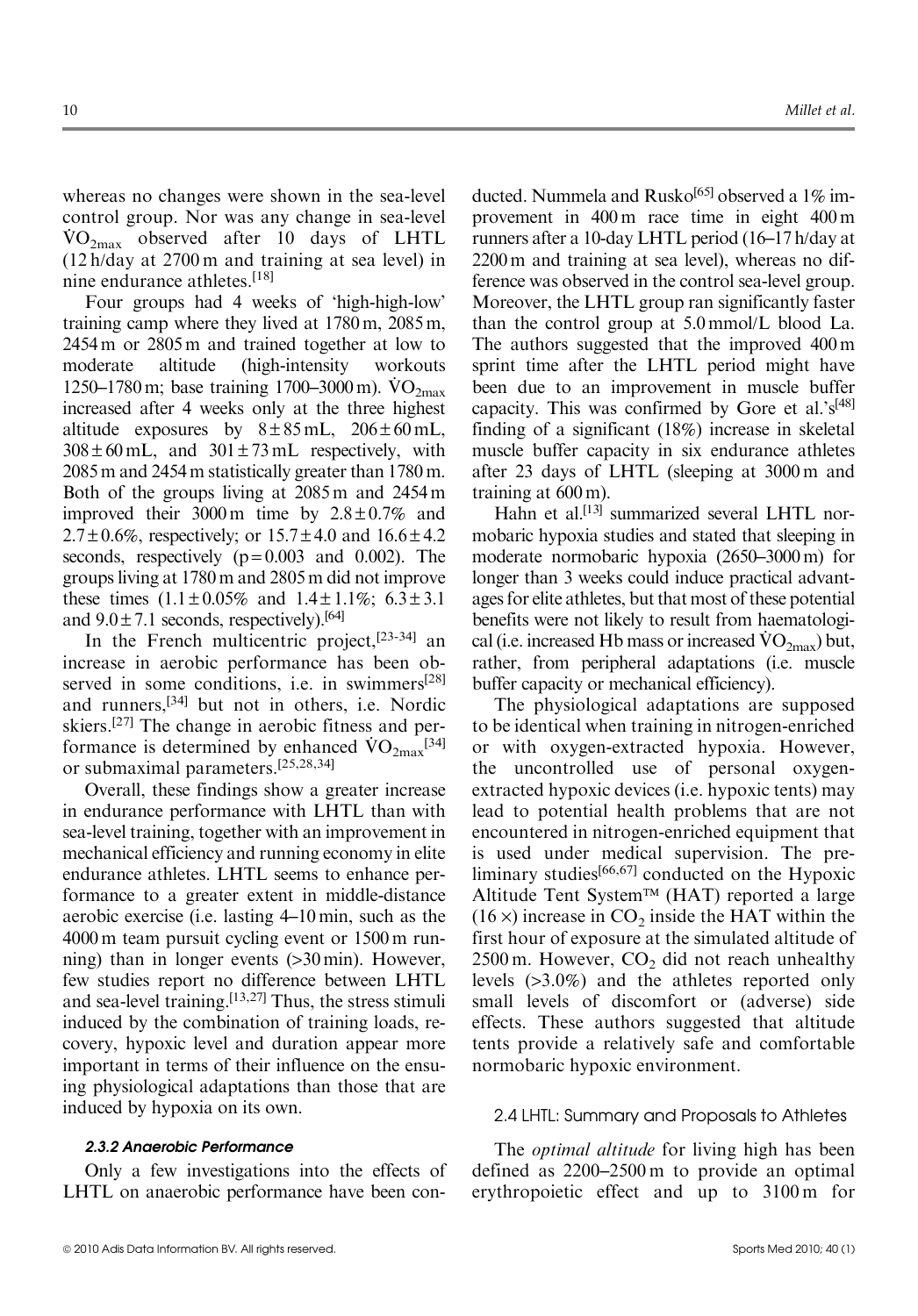non-haematological parameters.[35,64,68,69] Owing to the flat shape of the oxy-haemoglobin dissociation curve above 60 mmHg, changes in  $P_aO_2$ may not have much effect on  $S_3O_2$ . Indeed,  $P_3O_2$ values below 60 mmHg are reached from altitudes of about 2500 m,<sup>[70]</sup> the optimal altitude for LHTH is therefore between 2200 and 2500 m.<sup>[71]</sup> It is well documented that 1800–1900 m is too low an altitude for inducing consistent and large increase in EPO.

The *optimal duration* at altitude appears to be 4 weeks for inducing accelerated erythropoiesis<sup>[9,68,69]</sup> whereas less than 3 weeks (i.e. 18 days) is long enough for beneficial changes in economy,[25,32,42,46] muscle buffering capacity,[45,48] the hypoxic ventilatory response<sup>[72]</sup> or Na<sup>+</sup>/K<sup>+</sup> ATPase activity.[73,74]

One critical point is the daily dose of altitude. A natural altitude of 2500 m for 20–22 h/day (in fact, travelling down to the valley only for training) appears sufficient to increase erythropoiesis and improve sea-level performance.<sup>[9,46,69]</sup> 'Longer is better' as regards haematological changes, since additional benefits have been shown as hypoxic exposure increases beyond 16 h/day.<sup>[68]</sup> The minimum daily dose for stimulating erythropoiesis seems to be  $12 h/day$ ,  $[35]$  but larger benefits have been reported for exposure of 14–18 h/day.[28,34] For non-haematological changes, the implementation of a much shorter duration of exposure seems possible.

2.5 Advances in the LHTL Method: LHTLi, LHTL Interspersed

It is known that chronic hypoxia reduces muscle  $Na^{+}/K^{+}$  ATPase content, whereas fatiguing contractions reduce  $Na^{+}/K^{+}$  ATPase activity, both of which factors may impair performance.<sup>[74]</sup> One observed potential side effect of LHTL is the decrease in  $Na^{+}/K^{+}ATP$ ase activity that is detrimental to excitation-contraction coupling properties and, therefore, particularly relevant to high-intensity intermittent sports.[75] One way to reverse this detrimental effect is to alternate nights in hypoxia and nights in normoxia, for example, 5 nights in LHTL interspersed with 2 nights in normoxia.<sup>[73]</sup>

This leads to an improved LHTL method that we call LHTLi (LHTL interspersed).

# 3. Intermittent Hypoxic Exposure

# 3.1 Definition

Intermittent hypoxic exposure (IHE) or periodic exposure to hypoxia is defined as an exposure to hypoxia lasting from seconds to hours that is repeated over several days to weeks. These intermittent hypoxic bouts are separated by a return to normoxia or lower levels of hypoxia.<sup>[76]</sup> IHE in combination with training sessions in hypoxia is referred to as intermittent hypoxic training  $(HT)$ .<sup>[4,6]</sup> Intermittent hypoxic interval training (IHIT) is defined as a method where during a single training session, there is alternation of hypoxia and normoxia. Several experimental designs with a great variability in the length of exposure (seconds to hours), the number of hypoxic exposures a day, the number of consecutive days of exposure, and the level of the hypoxic stimulus are used in endurance sport and have been studied.

IHE or IHT raise the question of the minimum duration of exposure for inducing erythropoiesis. Since only relative short periods of hypoxic stimulus are needed to stimulate EPO production,[77-81] it is assumed that IHE and IHT would be sufficient to induce significant increases in sEPO and RBCs and to consequently improve  $\text{SEPO}$  and  $\text{KDCs}$  and to consequently improve<br>the endurance performance and  $\text{VO}_{2\text{max}}$ , without all the negative effects of prolonged hypoxic exposure, such as fatigue, decrease in muscle mass or immunodepression.

# 3.2 Haematological Adaptations

After IHE in progressively increased hypobaric hypoxia (4000–5500 m) for 90 minutes three times a week for 3 weeks, Rodriguez et al.<sup>[78]</sup> reported a significant increase in Ret count (180%), RBCs  $(7\%)$ , Hb  $(13\%)$  and Hct  $(6\%)$ . These authors showed that 90 minutes of passive hypoxic exposure was sufficient to obtain significant changes in haematological parameters. An interesting finding from their study was that blood viscosity was not increased. The  $S_2O_2$  during hypoxia was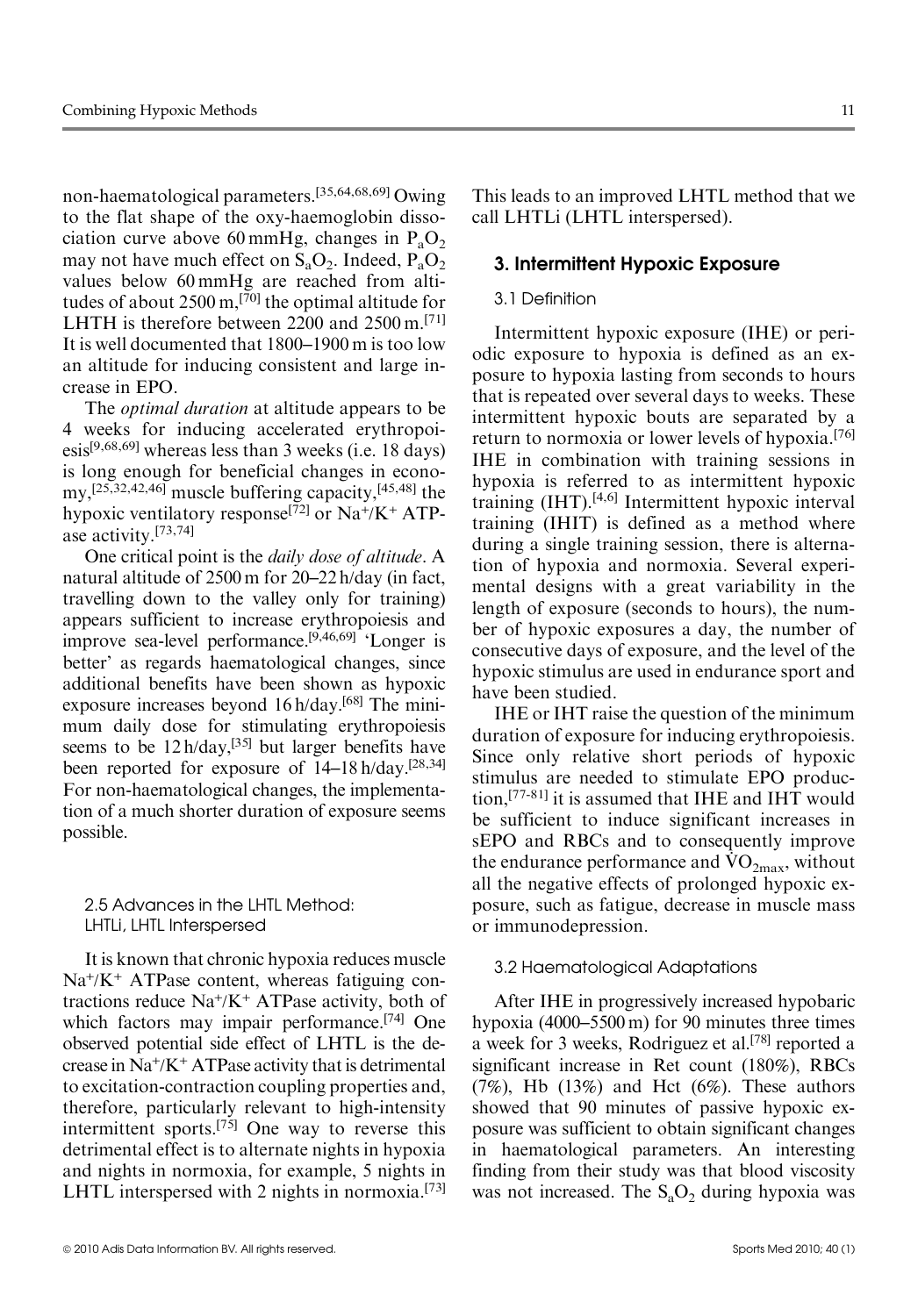improved (from 60% to 78%). Unfortunately, no control group was included in the investigation.

In 16 male triathletes who were exposed 3 hours a day for 5 days a week over 4 weeks to a progressively increased simulated altitude  $(4000-5000 \text{ m})$ , the same research group<sup>[82]</sup> observed significant 100% and 440% increases in sEPO 3 hours after the first and last IHE sessions, respectively. However, no significant changes were observed in the other haematological parameters (Ret, RBC, total plasma and serum transferrin receptors) that were monitored. The authors suggested that 180 minutes daily of IHE was sufficient to increase endogenous EPO secretion even in highly trained athletes but without producing the subsequent erythropoietic response. Therefore, it was unlikely that the performance would have been increased.

Their findings were confirmed by Ricart et al.,<sup>[83]</sup> who investigated the effects of IHE, i.e. 2 hours a day at a simulated altitude of 5000 m over 14 days, on resting and exercise responses in normoxia and hypoxia. After the IHE period, no changes were observed in any of the measured variables at rest or during a normoxic submaximal exercise. However, during a submaximal hypoxic exercise, ventilatory responses (VE from 55.5 to 67.7 L/min; tidal volume: from 2.0 to 2.6 L) and  $S_aO_2$  (from 65% to 71%) significantly increased, showing the beginning of an acclimatization to altitude without any potential benefits for sea-level endurance performance. In addition, Frey et al.<sup>[84]</sup> observed no changes in haematological variables after a 21-day IHE period, 75 minutes a day at 6400 m ( $F_1O_2 \approx$ 9%), in moderately trained athletes. Meanwhile, a significant increase in sEPO (38%) was measured 2 hours after the first IHE session.

Nevertheless, Hellemans<sup>[80]</sup> showed evidence that contradicted the results of previous IHE studies reporting an increase in EPO without any erythropoietic responses. He investigated the effects of a different IHE method that consisted of alternating 5 minutes of inhaling low  $O_2$  gas mixture with 5 minutes of ambient air during 60 minutes. The protocol was two IHE sessions a day during 20 days in ten elite endurance athletes. The  $F_1O_2$  was  $\sim$ 10% (5800 m) for the first 10 days and then  $\sim 9\%$  (6400 m) for the last 10 days. Significant increases in Ret count (29%), Hb (4%) and Hct (5%) were reported.

# 3.3 Performance

The findings as regards the effect of IHE on endurance performance are equivocal:

Hellemans[80] reported a significant improvement (3%) in endurance performance. Rodriguez et al.[78] reported a significantly increased power output at the anaerobic threshold, but no signifoutput at the anaerobic threshold, but no significant changes in either  $VO_{2max}$  or cycling exercise time. Frey et al.<sup>[84]</sup> observed, after an IHE of 75 minutes a day at 6400 m ( $F_1O_2 \approx 9\%$ ) over 21 days, no changes in submaximal or maximal exercise responses in moderately trained female and male athletes. Unfortunately, neither of these two studies included a non-IHE control group. In addition, Rodriguez et al.<sup>[85]</sup> divided 23 well-trained swimmers and runners to either a hypobaric hypoxic (IHE; simulated altitude of 4000–5500 m) or normoxic (control; 0–500 m) group. Both groups rested in a hypobaric chamber for 3 hours a day, 5 days a week over 4 weeks. No significant changes in time trial performance, i.e. 3000 m run or 100 m and 400 m swim, were observed, within or between and 400 m swint, were observed, within or between<br>groups. A significant increase in  $\rm{VO}_{2max}$  (3.3% and 0.9%) and in ventilation at peak exercise (VE $_{\text{max}}$ ) [8.1% and 1.2%] in the IHE and control groups, respectively, was observed 3 weeks after the IHE period. However, no significant differences between groups were detected. Thus, IHE did not improve swimming or running performance in welltrained athletes to a greater extent than was observed in athletes who followed the same training programme without any hypoxic exposure.

In addition, Julian et al.<sup>[86]</sup> evaluated the effect of 4 weeks of IHE in seven elite distance runners. The IHE protocol was close to the one shown in Hellemans[80] and consisted of altering 5 minutes of hypoxic breathing with 5 minutes of normoxic ambient air over 70 minutes, five times a week. The  $F_1O_2$  decreased progressively, from 12% in the first week to 11% in the second week and 10% in the third and fourth weeks. A sea-level control group, who followed the same protocol in normoxic conditions, was included. At days 1, 5, 10, and 19 of the IHE protocol and 10 and 25 days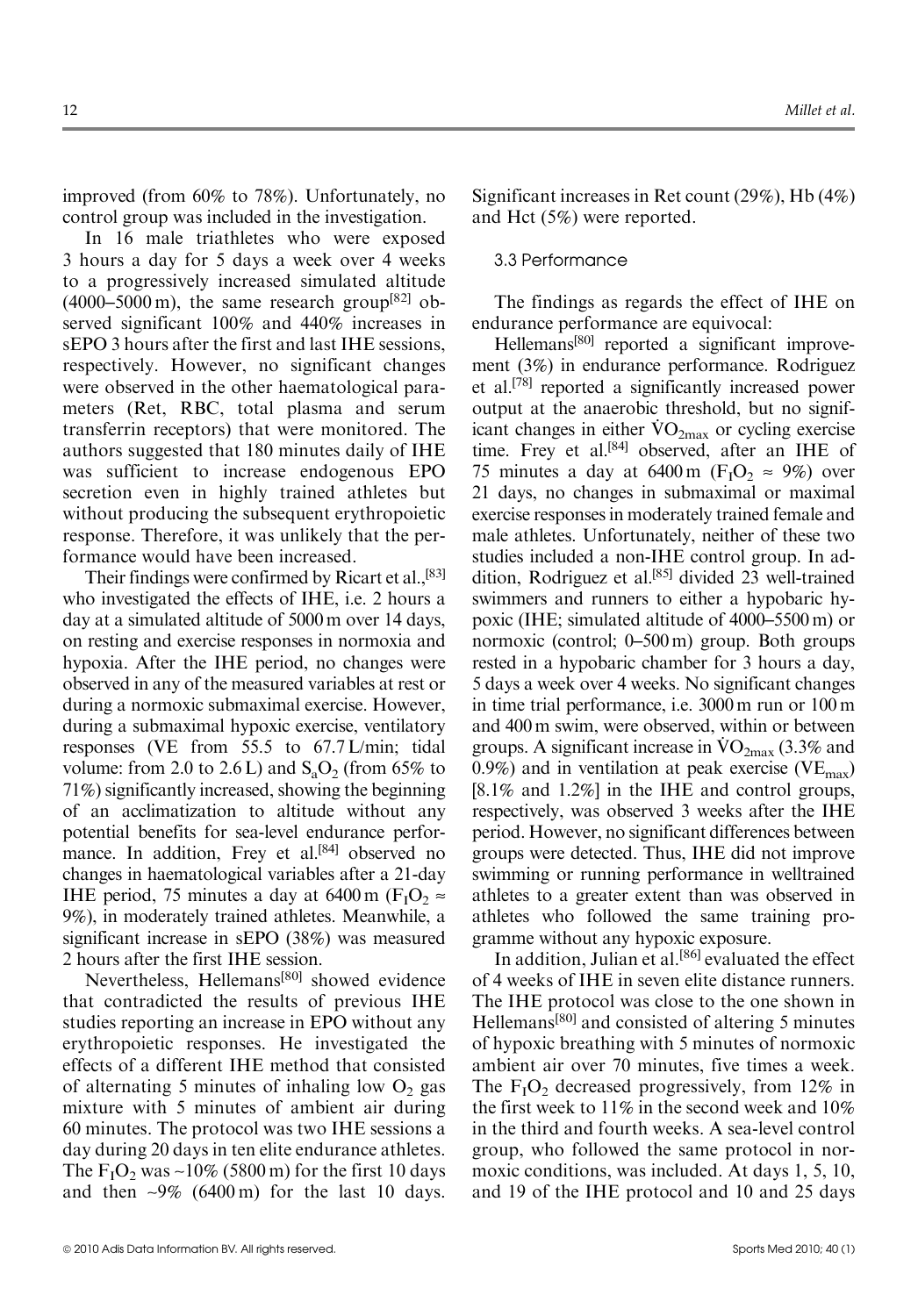after the IHE period, there were no significant after the **FFL** period, there were no significant differences in  $\rm{VO}_{2max}$ , 3000 m time trial performance, EPO, soluble transferrin receptor or reticulocyte parameters between groups. Thus, 4 weeks of IHE of 5:5 minutes hypoxic:normoxic exposure over 70 minutes five times a week did not induce any improvements in sea-level performance.

Recently the inefficiency of IHE has been demonstrated again in a double-blind study:<sup>[87]</sup> after 15 days of IHE (1 h/day of 6 minutes of breathing  $10-11\%$  O<sub>2</sub> gas mixture alternated with 4 minutes of breathing room air), neither the  $\frac{4 \text{ minutes}}{2 \text{ minutes}}$  in the meaning room and  $\frac{1}{2}$ , hence the anaerobic variables (peak or mean power during a Wingate test) differed from those of the control group.

Overall, in studies with control groups, IHE does not induce any substantial change in either haematological parameters or in endurance performance.

# 4. Intermittent Hypoxic Training (IHT)

Another way to benefit from hypoxic stimulus without undergoing the detrimental effects of a prolonged exposure to hypoxia is to train under hypoxic conditions and to remain at sea level for the rest of the time. Yet the living low training high (LLTH) approach, also called intermittent hypoxic training (IHT), may appear surprising since the time spent in hypoxia may not be sufficient to elicit a raise in RBCs like LHTL, and therefore improve  $O_2$  carrying capacity. Furthermore, as during a long sojourn at altitude, the training velocity cannot be as high as at sea level because Ing velocity cannot be as high as at sea level because<br>of the decrease in  $\rm{VO}_{2max}$  with hypoxia.<sup>[88,89]</sup> However, LLTH could be advantageous anyway since it can induce an additional stimulus as compared with sea-level training. Specific molecular adaptations at muscular level have been reported after IHT unlike training in normoxia.<sup>[90]</sup> Over the last 20 years, many studies have reported interesting information about the effects of IHT at haematological and muscular levels and its consequences on performance. Roels et al.<sup>[61]</sup> also investigated the effects of a new simulated altitude strategy, i.e. IHIT, which is defined as a method whereby during a single training session, there is alternation of hypoxia and normoxia.

#### 4.1 Haematological Adaptations

As expected, in view of the time required for erythropoiesis, no haematological change was reported by most of the studies after IHT. Three training sessions a week, each lasting 45 minutes to 1 hour, at simulated altitudes varying from 2500 to 4000 m over a period of 3–5 weeks did not induce a change in Hct or Hb.[91-93] According to several studies, an exposure of 1 h/day would be insufficient to elicit haematological changes.[93-96] Terrados et al.<sup>[97]</sup> have reported that even training sessions of 2 hours at 2300 m, repeated 4–5 times a week for 4 weeks, did not modify haematological parameters. These results are in agreement with the fact that several hours of continuous exposure to hypoxia are needed to obtain an increase in the levels of EPO.[79,98] These results were confirmed by Vallier et al.<sup>[91]</sup> in elite triathletes performing IHT 3 days a week over 3 weeks at a hypobaric-simulated altitude of 4000 m. The training sessions consisted of  $~1$  -60 minutes of steady workouts at 66% of maximum power and interval workouts at 85% of maximum power. Seven days after the end of the IHT protocol, no significant differences were observed in the haematological variables.

However, IHT may be more efficient at improving haematological parameters if combined with IHE. Rodriguez et al.<sup>[77]</sup> examined the combined effects of IHE and IHT in 17 subjects who conducted a high-altitude expedition. IHE consisted in an exposure of 3–5 h/day for 9 days at altitudes that progressively increased (from 4000 m to 5500 m). In addition, the subjects had to perform three to five training sessions a week (30–75 minutes each) at low intensity. The authors observed a significantly increased RBC (+12%), Ret (+54%), Hb (+18%) and Hct (+11%) when the data of both groups were combined. These authors concluded that IHE in hypobaric hypoxia could stimulate the erythropoietic response. Casas et al.,<sup>[99]</sup> using the same protocol as Rodriguez et al.[77] but for 17 days, found significant increases in packed cell volume from 41% to 44.6%, in RBC from 4.61 to 4.97  $10^6$  cells/ $\mu$ L and in Hb from 14.8 to 16.4 g/dL. The authors suggested that short-term hypobaric hypoxia with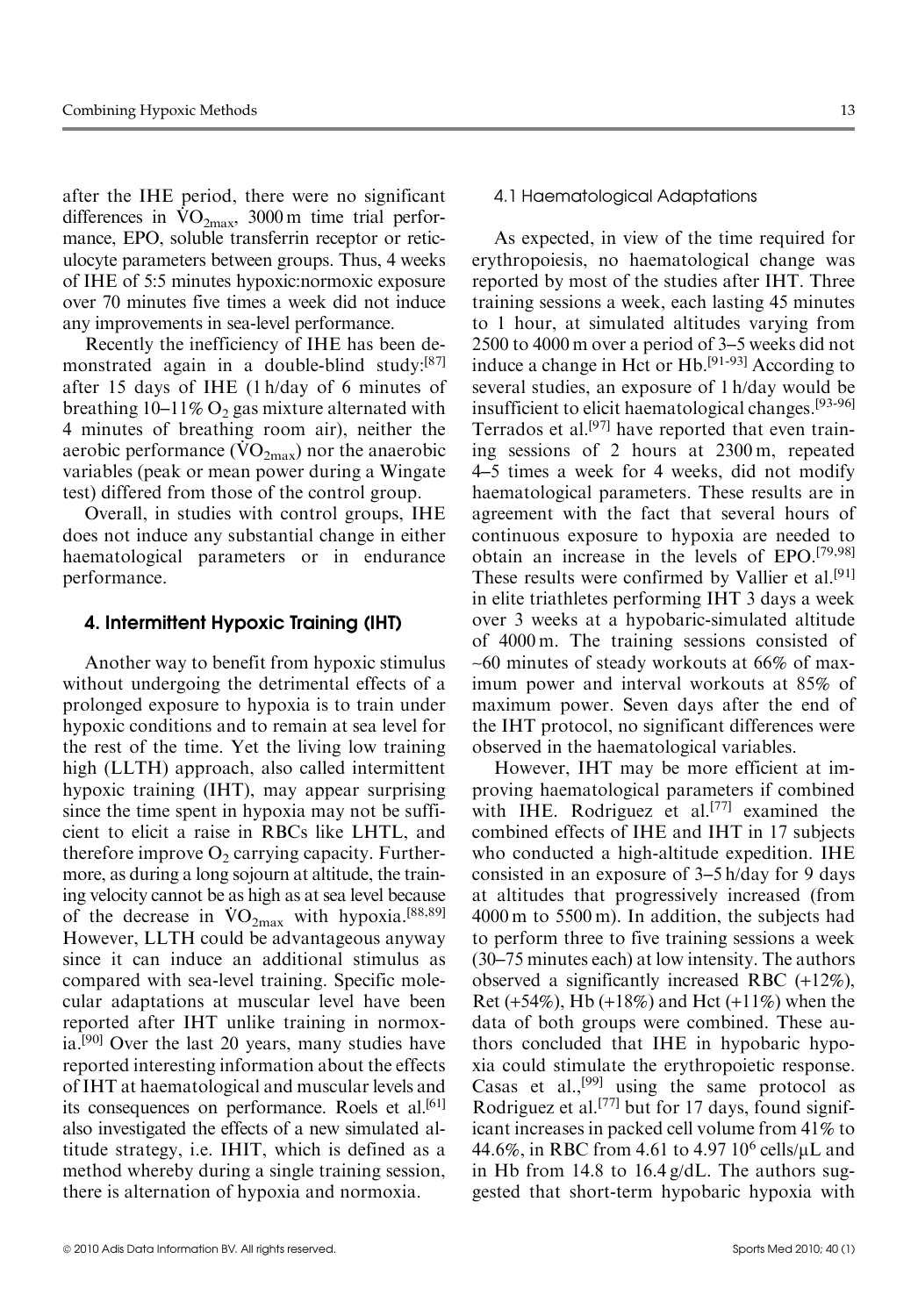low-intensity training induced an improvement in the blood oxygen transport capacity.

To our knowledge, Meeuwsen et al.[100] are the only authors who reported an increase in Hct and Hb following a non-combined IHT. In their study, eight triathletes had to cycle for 2 h/day at 2500 m (60–70% of heart rate [HR] reserve) for 10 consecutive days. Two days after the IHT period, there was an increase in both Hct  $(48 \pm 2\% \text{ vs } 43 \pm 2\%)$ and Hb  $(9.6 \pm 0.19$  vs  $9.17 \pm 0.27$ ). Nevertheless, 9 days after the end of the training period these parameters had returned to their baseline values. According to the authors, this unexpected increase in both Hct and Hb cannot be explained by dehydration since there was no change in the plasma volume. On the other hand, it is possible that the concentration of training sessions over a 10-day period as well as their duration played a role in these haematological changes.

In view of all the results of the studies mentioned above, IHT alone does not seem to have any significant effect on haematological parameters. Combining this kind of training with IHE may, however, be efficient as a method of improving  $O<sub>2</sub>$ carrying capacity.

# 4.2 Muscular Adaptations

Training per se in hypoxia increases mitochondrial and capillary density, capillary-to-fibre ratio, fibre cross-section area, myoglobin content and oxidative enzyme activity such as citrate synthase.<sup>[101-104]</sup> Moreover, LLTH protocols synthese.  $\omega$  is moreover, ELTH protocolous not only in hypoxic conditions but also at sea level.[97,101] Therefore, training under hypoxic conditions  $(-3850 \,\mathrm{m})$  seems to induce specific muscular and peripheral adaptations, due to activation of hypoxia-inducible factor  $1\alpha$  (HIF-1 $\alpha$ ), which is not activated to the same extent by training in normoxia or by passive hypoxic exposure.[90]

The study of Terrados et al.<sup>[102]</sup> is one of the first to have investigated the effects of IHT on muscle tissue in man. The protocol consisted of training one leg in normoxia and the other one in hypoxia (corresponding to 2300 m) for 30 minutes 3–4 times a week. Analysis of the muscular biopsies revealed that both citrate synthase activity and myoglobin content were higher after IHT as compared with sea-level training. Another study using a similar protocol confirmed that citrate synthase increased more after IHT (~3500 m;  $F_1O_2 = 13.5\%$ ) than after training in normoxia.<sup>[101]</sup> On the other hand, Terrados et al.[102] did not report any change in citrate synthase after a 1-month IHT at ~2300 m in elite cyclists.

More recent studies have tested the effects of a 6-week IHT (five sessions/week) on muscular adaptations in untrained men.[90,105,106] The subjects were divided into normoxic and IHT (3850 m;  $F_1O_2 = 13\%$ ) groups. Within each group, a high (at the anaerobic threshold) and a low (at  $\sim$ 25%) below the anaerobic threshold) training intensity subgroup was formed. Muscle biopsies of the vastus lateralis showed an enhancement of capillary length density after IHT only, as well as a greater increase in mitochondrial volume density after IHT than after training at sea level. Interestingly, the greatest increases in both these parameters occurred in the IHT group who trained at high intensity. Thus, when IHT was performed at high intensity, it induced greater muscle adaptations to compensate for the decreased  $O<sub>2</sub>$  availability.

Together, these results demonstrate that IHT leads to muscular adaptations that either do not occur in normoxic conditions or, if they do so, do so to a lesser degree. These muscular changes may have an origin at the molecular level, via the activation of a transcription factor, namely HIF-1, expressed in skeletal muscle of all mammalians. Vogt et al.<sup>[90]</sup> have reported an increase in HIF-1 $\alpha$ messenger RNA (mRNA) after both high (+ 82.4%) and low (+78.4%) training intensity in hypoxia (3850 m), demonstrating that IHT could modify the gene expression. The higher concentration of  $HIF-1\alpha$  mRNA was accompanied by an increase in both mRNA of vascular endothelial growth factor (VEGF) and myoglobin but only after the high-intensity training in hypoxia. These findings made the authors conclude that training in hypoxia at high intensity is the most likely way to favour oxygen transport and utilization under hypoxic conditions.

Very recently, another study emphasized the role of exercising at high intensity on the extent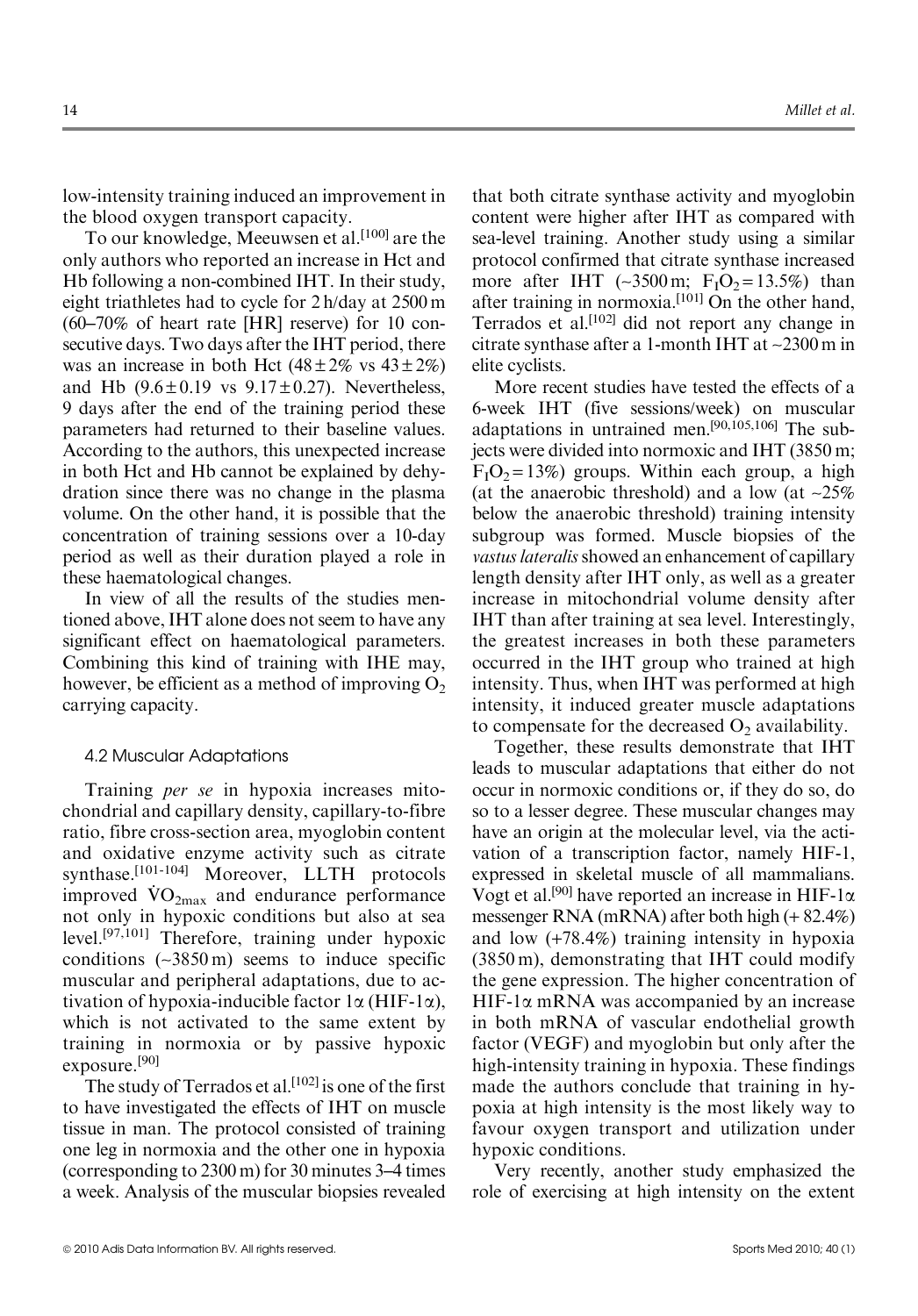of muscular adaptations during IHT.[49,107] In this study, endurance-trained subjects performed 6 weeks of training at the second VT (VT<sub>2</sub>). Contrary to the previous studies, training in hypoxia was not carried out at each session but included twice a week within the normal training of the athletes. Furthermore, the simulated altitude was lower (~2500 m). After the training period, most results of the muscular biopsies were significant. The authors especially found an increase in mRNA concentrations of HIF-1 $\alpha$  (+104%), glucose transporter-4 (+32%), phosphofructokinase (+32%), citrate synthase (+28%), carbonic anhydrase-3 (+74%) or monocarboxylate transporter-1 (+44%). No change occurred in the control group. However, unlike what was previously reported, $[78]$  there was no significant difference in mRNA concentrations of VEGF and myoglobin after IHT. The practical implications of the responses of the genes to training are still questionable.<sup>[108]</sup> Firstly, the observed increase in mRNA of these encoding proteins (enzymes, transcription factor) does not automatically induce an increase in the synthesis of the specific proteins regulating the response to altitude training. The continuity between specific signalling pathways and subsequent protein synthesis in response to altitude training has not been detailed. Secondly, there is a discrepancy between the local molecular changes and the global physiological changes, as shown for example in IHT by Vogt et al.<sup>[90]</sup> However, these results, by showing that the expression of many genes in muscles is specific to training in hypoxia and different to training in normoxia, highlight the complexity of the adaptive multifactorial response to altitude training.

# 4.3 Performance

The main objective of altitude training is to improve sea-level performance. Therefore, one could wonder whether the molecular and structural adaptations following IHT are advantageous after the return at sea level.

Since the LLTH method has been reported to improve some factors involved in  $O_2$  utilization within the muscle<sup>[49,90,101,102,104,106,107]</sup> but also to positively modify pH regulation and lactate transport,[49] an improvement in aerobic and/or anaerobic performance might be expected after IHT.

# 4.3.1 Aerobic Performance

While several studies have reported that IHT induced a better aerobic performance in hypoxic conditions,[97,106,109] what about performance in a normoxic environment? Like the other hypoxic methods, the results are controversial.

Some studies did not find any change<sup>[91,97]</sup> or reported no greater improvement in normoxic .  $\rm \dot{VO}_{2max}$  after LLTH than after sea-level training.[93,106] This result was confirmed by the studies of Roels et al.<sup>[61,110,111]</sup> IHIT and IHT of up to ~115 min/week were not sufficient to elicit a greater increase in aerobic performance or significant changes in haematological variables compared with a similar normoxic interval training.[61] However, these different training methods induced different responses during the 3-week post-training period: only the IHT group maintained their performance.

An IHT of ~380 min/week was not sufficient to elicit a greater increase in aerobic or anaerobic performances or significant changes in haematological variables and MCT1 and MCT4 protein content, when compared with a similar normoxic interval training. However, IHT improved the aerobic power at altitude.[110] An IHT of ~380 min/week altered the intrinsic properties of mitochondrial function, i.e. the substrate preference such that lower fat oxidation and increased glutamate utilization were observed.[111]

cased glutamate utilization were observed.<sup>[111]</sup><br>On the other hand,  $\rm{VO}_{2max}$  increased 9 days after training in hypoxia in the study of Meeuwsen et al.,<sup>[100]</sup> whereas it was unchanged after 2 days. This may be explained by the higher concentration and duration of the training sessions. Nevertheless, and duration of the training sessions. Nevertheless,<br>a 5% increase in  $\rm{VO_{2max}}$  has also been found by Dufour et al.<sup>[109]</sup> after 6 weeks of IHT in endurance trained runners. Furthermore, a dramatic improvement of the time to exhaustion (+35%) as mprovement of the time to exhaustion  $(+35%)$  as<br>well as a higher  $VO<sub>2</sub>$  at  $VT<sub>2</sub>$   $(+7%)$  was also reported in this study. According to the authors, these results were due to the combination of the hypoxic stimulus and the high training intensity that was established at  $VT_2$ . Another study using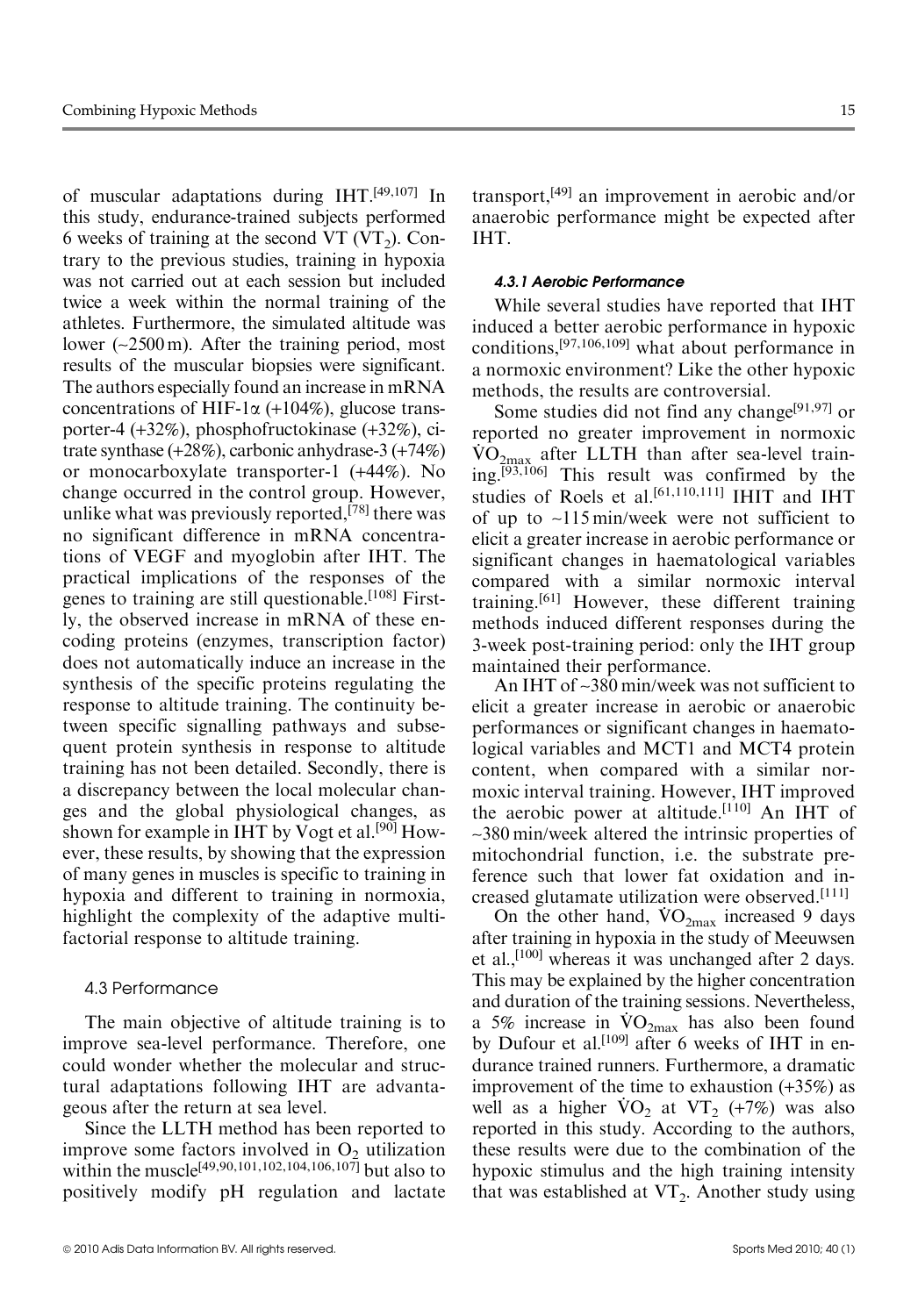high-intensity interval training (45–60 minutes within a 2-hour session in hypoxia) 4–5 times a week in elite cyclists reported an increase both in work capacity and in maximal power output during a laboratory test in normoxia.<sup>[97]</sup> It was concluded that performance at sea level was at least as much improved by hypoxic as by normoxic training.

Previously however, a 5-week high-intensity IHT did not lead to a greater improvement in  $\rm \dot{VO}_{2max}$  measured in normoxia in a 400 m freestyle than that obtained by sea-level training in style than that obtained by sea-level training in swimmers.<sup>[92]</sup> Similar results concerning  $\rm{VO}_{2max}$ as well as lactate threshold were reported in team sports players after a 4-week period of IHT that consisted of cycling 30 minutes at high intensity three times a week. In both these studies, the duration of the high-intensity exercises in hypoxia was shorter than in the study of Dufour et al.<sup>[109]</sup> (30 seconds to 1 minute vs 12–20 minutes) or Terrados et al.,<sup>[97]</sup> which could partly explain the lack of significant results. Recently, Roels et al.[110] have found that 3 weeks of IHT combining continuous training at low intensity (60%  $\rm \dot{VO}_{2max}$  three times a week) and interval training (100% of peak power output twice a week) had no (100% of peak power output twice a week) had no<br>effect on  $\rm{VO_{2max}}$  and did not increase maximal power output more than training at sea level.

Another way to perform IHT is to use interval exercises alternating hypoxia and normoxia periods (IHIT). This original approach does, however, not seem efficient in eliciting a greater increase in aerobic performance or significant changes in haematological variables compared with similar normoxic interval training.<sup>[61]</sup> Another strategy could be to combine IHE and IHT within the same training period. Using this approach, Rodriguez et al.[77] found a significant increase in exercise time  $(+3.9\%)$  and  $VE<sub>max</sub>$   $(+5.5\%)$  but without any (+5.9%) and  $V_{\text{max}}$  (+5.5%) but without any change in  $\rm{VO}_{2\text{max}}$ . These authors suggested that short-term IHE stimulates EPO secretion (see haematological adaptations), which in turn enhances endurance performance. The same research group<sup>[99]</sup> also reported that the combination of IHT and IHE induced a decrease in submaximal HR, a shift to the right of the lactate versus exercise load curve, and an increase in the anaerobic threshold, which indicates an enhanced endurance performance.

When taking into account the results of all the studies presented above, one could conclude that IHT might have a positive impact on aerobic performance but whether it does so or not probably depends on the combination of exercise duration and intensity as well as on the degree of hypoxia during training.

#### 4.3.2 Anaerobic Performance

Very few studies have, to date, focused on the effects of IHT on anaerobic performance. Among these studies only one has found positive effects.<sup>[100]</sup> In this study, 9 days after training in hypoxia, performance in the Wingate test (i.e. an anaerobic specific test) significantly increased, in contrast to what was observed in the control group. Both peak and mean power reached during this test were improved, by about 5% on average. Furthermore, the time to peak was decreased by 37%. Another study also found an improvement in peak and mean power during the Wingate test but the difference was not significant compared with the group who trained at sea level.<sup>[112]</sup> Truijens et al.,<sup>[92]</sup> who assessed anaerobic performance in swimmers using a 100 m freestyle time trial, did not find a greater improvement in the hypoxic than in the control group. They also reported no change in anaerobic capacity, as assessed by the accumulated oxygen deficit.

The current data are probably insufficient to conclude whether IHT has a positive impact on anaerobic performance or not. Even though some factors involved in pH regulation or lactate transportation could change after  $IHT<sup>[49]</sup>$  and could therefore be advantageous for anaerobic glycolysis, further studies will have to be carried out to provide more information.

4.4 An Original Intermittent Hypoxic Training (IHT) Method: Training with Voluntary Hypoventilation

Very recently, two studies have demonstrated that it could be possible to get a significant arterial desaturation during exercise without being placed in an hypoxic environment.[113,114] This is actually possible by voluntarily reducing the breathing frequency and by holding one's breath at low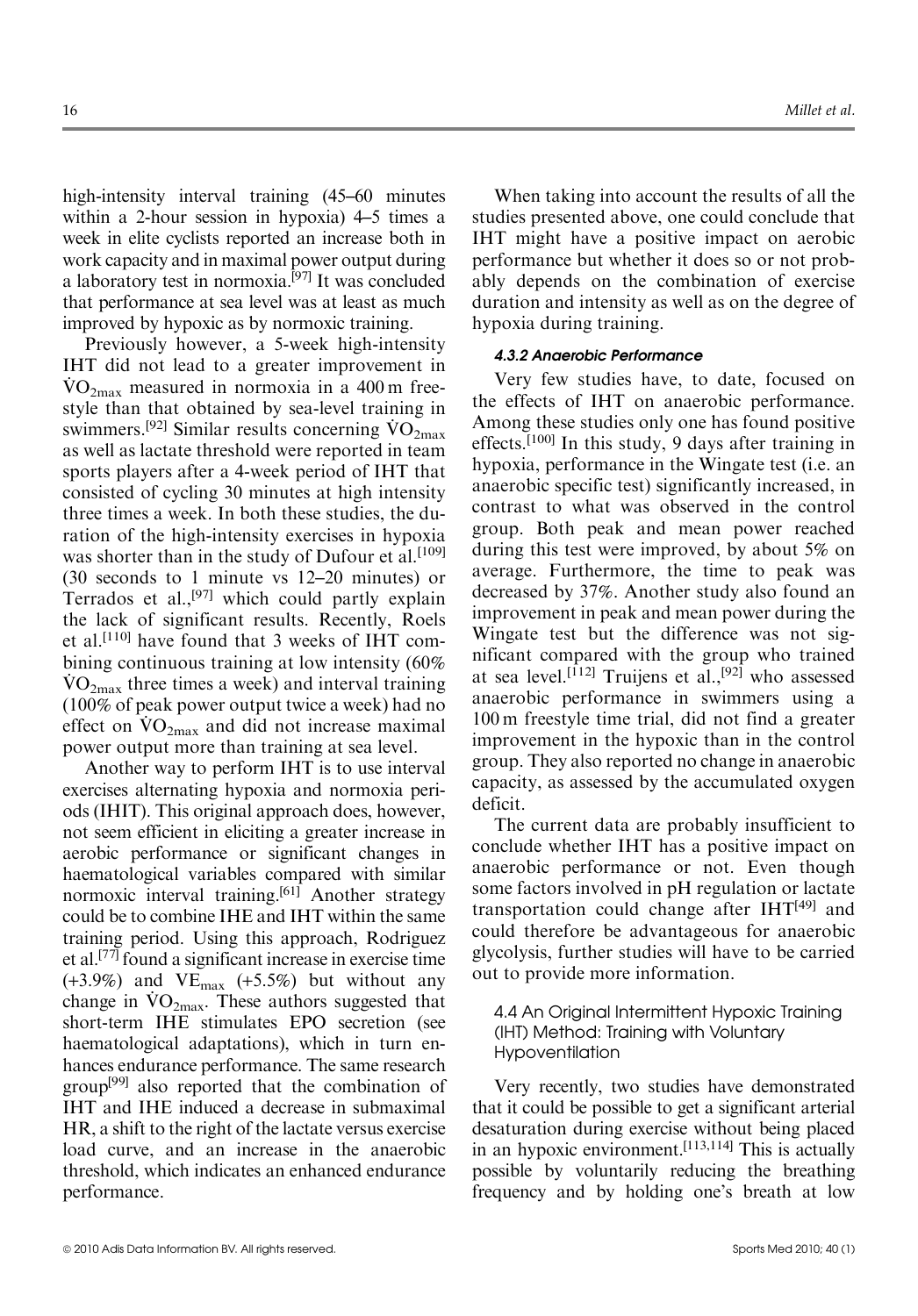pulmonary volumes. Thus, repeatedly using this respiratory technique during training would represent an intermittent hypoxic exposure and could therefore be likened to IHT, although hypoventilation also induces hypercapnia.

Woorons et al.<sup>[113]</sup> have shown that training that way did not modify haematological parameters or aerobic performance. On the other hand, the authors reported both a higher pH and  $HCO<sub>3</sub>$  at a high submaximal intensity reflecting a delayed acidosis possibly due to an improvement in the buffer capacity. Furthermore, the velocity at maximal exercise was improved by 0.5 km/h in 85% of the subjects and correlated to the change in  $HCO<sub>3</sub>$  at submaximal exercise. Even though no other study has ever investigated the effects of voluntary hypoventilation training, these first results suggest that this training method could be advantageous for anaerobic performance. Further studies should in any case bring more knowledge to bear on this specific topic.

# 4.5 IHT: Summary and Proposals to Athletes

Athletes engaged in endurance sports could take advantage of IHT especially during the precompetitive phase. Twice a week, they should include in their training programme a training session including 30–45 minutes of high-intensity exercises at a simulated altitude of 2500–3000 m. The high-intensity exercises should be around the anaerobic threshold and organized in series of 10–20 minutes. To obtain a greater improvement in aerobic capacity, in addition to IHT, athletes could spend 3 hours in hypoxia at rest, 4–5 times a week.

IHT seems more beneficial than IHE in performance enhancement, but without clear explanation. The results of Hoppeler and  $Vogt^{[115]}$ are promising in that they show that hypoxic exercise intensity *per se* might play a role on adaptations at the molecular level in skeletal muscle tissue. While research on intermittent hypoxia has accelerated in the recent years, many basic and applied questions still remain to be answered.

Overall as pointed out by Wilber,  $[1]$  it is unlikely that IHT induces any improvement in  $\rm \dot{VO}_{2max}$  as a result of the altitude dose (no IHT studies have reported this increase). However, improvement in athletic performance is likely to happen with high intensity (above ventilatory threshold) due to an increase in mitochondrial efficiency and pH/lactate regulation.[49,107,116]

4.6 A Promising Combination: Living High-Training Low and High, Interspersed

There is an agreement that LHTL induces some slight increase in aerobic performance  $(1.0-1.5\%)^{[1,117]}$  and we propose using a modified pattern by alternating nights high and nights low (LHTLi; e.g. 5–2 or 6–1). In addition, there is clear evidence that intense exercise at high altitude stimulates to a greater extent the muscle adaptations for both aerobic and anaerobic exercise and limits the decrease in power.

It is currently unknown if coupling LHTL and ITH would be the optimal combination and further scientific investigations are required. However, we suggest that a training pattern associating LHTLi (five nights at 3000 m and two nights at sea level) with training at sea level except for a few (2.3 per week) sessions of suprathreshold training might be very efficient, especially in intermittent sports (football, tennis, squash). Of interest is that this combination of hypoxic methods (that we suggest naming LHTLHi) is currently used with success by squash and football players in a sports academy, and was used by a national football team during the qualification games for the 2010 World Cup.

# 5. Proposals for Optimal Combination of Hypoxic Methods in the Yearly Training Plan

One of the most difficult tasks of the coach is to lead his athletes at their peak fitness at the appropriate time, i.e. for the main competition. Periodization is critical in every sport and periodization of hypoxic training is very challenging.

As described in this review, the underlying mechanisms behind the effects of hypoxic training are widely debated. Although the popular view is that altitude training may lead to an increase in haematological capacity, this may not be the main, or the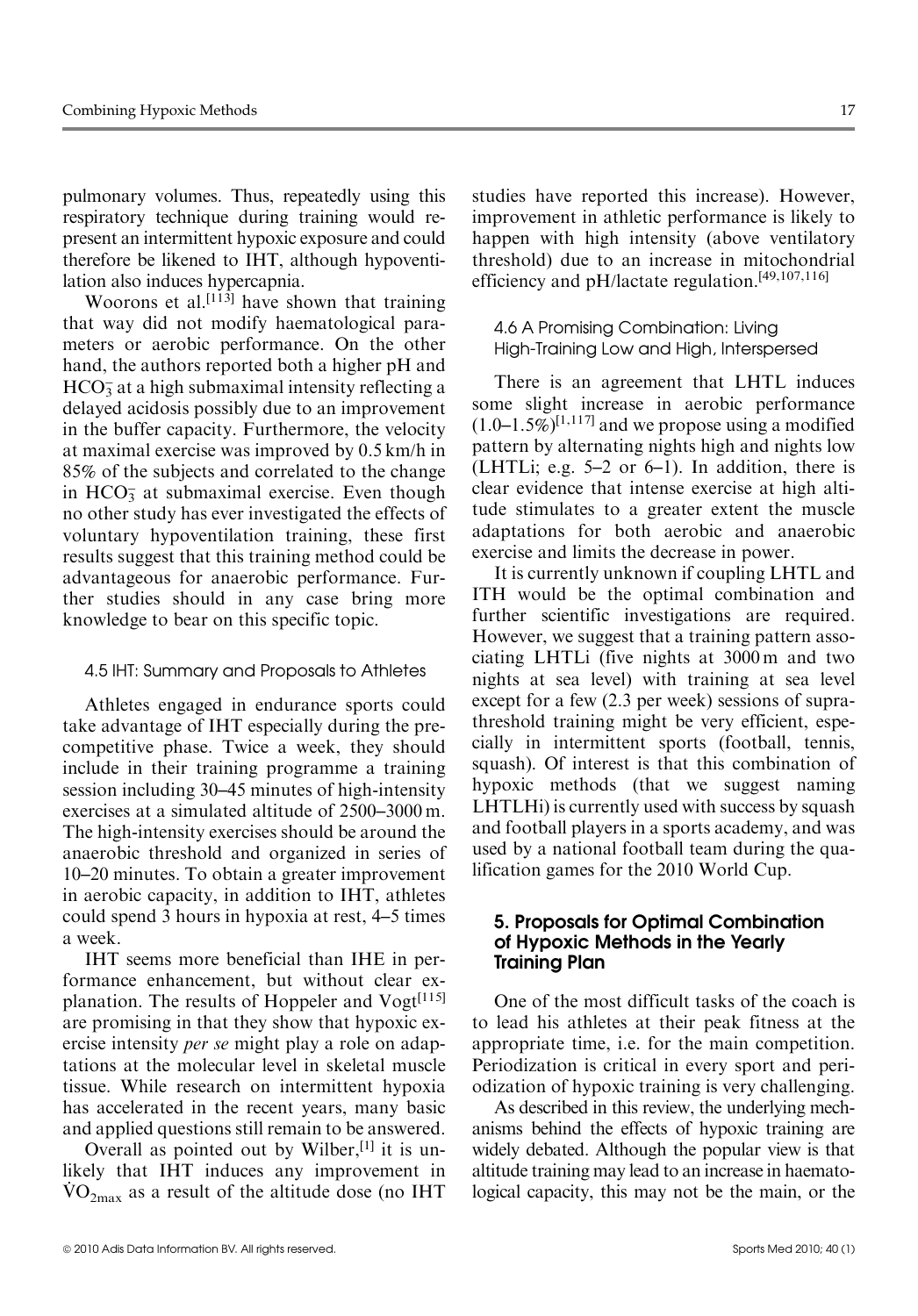| Base model: combination between hypoxic training and normoxic training in the preparatory training period |           |                                                    |                                                                                  |                                                                                                    |                            |                                                                                  |                                                                                                    |                                                                                                    |                             |  |  |
|-----------------------------------------------------------------------------------------------------------|-----------|----------------------------------------------------|----------------------------------------------------------------------------------|----------------------------------------------------------------------------------------------------|----------------------------|----------------------------------------------------------------------------------|----------------------------------------------------------------------------------------------------|----------------------------------------------------------------------------------------------------|-----------------------------|--|--|
| Hypoxia                                                                                                   |           |                                                    |                                                                                  |                                                                                                    |                            |                                                                                  |                                                                                                    |                                                                                                    |                             |  |  |
| Normoxia                                                                                                  |           |                                                    |                                                                                  |                                                                                                    |                            |                                                                                  |                                                                                                    |                                                                                                    |                             |  |  |
|                                                                                                           |           |                                                    |                                                                                  |                                                                                                    |                            |                                                                                  |                                                                                                    |                                                                                                    |                             |  |  |
|                                                                                                           | Very high |                                                    |                                                                                  |                                                                                                    |                            |                                                                                  |                                                                                                    |                                                                                                    |                             |  |  |
|                                                                                                           | High      |                                                    |                                                                                  |                                                                                                    |                            |                                                                                  |                                                                                                    |                                                                                                    |                             |  |  |
| Training<br>load                                                                                          | Medium    |                                                    |                                                                                  |                                                                                                    |                            |                                                                                  |                                                                                                    |                                                                                                    |                             |  |  |
|                                                                                                           | Low       |                                                    |                                                                                  |                                                                                                    |                            |                                                                                  |                                                                                                    |                                                                                                    |                             |  |  |
|                                                                                                           | Very low  |                                                    |                                                                                  |                                                                                                    |                            |                                                                                  |                                                                                                    |                                                                                                    |                             |  |  |
| Training<br>Int                                                                                           |           | Int $\leq$ VT <sub>1</sub><br>strength<br>training | Int $\leq$ VT <sub>1</sub><br>Int $\leq$ VT <sub>2</sub><br>strength<br>training | Int $\leq$ VT <sub>1</sub><br>Int $\leq$ VT <sub>2</sub><br>Int $\leq$ MAP<br>strength<br>training | Int $\leq$ VT <sub>1</sub> | Int $\leq$ VT <sub>1</sub><br>Int $\leq$ VT <sub>2</sub><br>strength<br>training | Int $\leq$ VT <sub>1</sub><br>Int $\leq$ VT <sub>2</sub><br>Int $\leq$ MAP<br>strength<br>training | Int $\leq$ VT <sub>1</sub><br>Int $\leq$ VT <sub>2</sub><br>Int $\leq$ MAP<br>strength<br>training | Recovery<br>$int \leq VT_1$ |  |  |
| Days                                                                                                      |           |                                                    |                                                                                  |                                                                                                    |                            |                                                                                  |                                                                                                    |                                                                                                    |                             |  |  |

**b**

| Hypoxic training model: to prepare a period of competitions at altitude |           |                                                    |                                                                                  |                                                                                                    |                            |                                                                                  |                                                                                                    |                                                 |                                      |  |  |  |
|-------------------------------------------------------------------------|-----------|----------------------------------------------------|----------------------------------------------------------------------------------|----------------------------------------------------------------------------------------------------|----------------------------|----------------------------------------------------------------------------------|----------------------------------------------------------------------------------------------------|-------------------------------------------------|--------------------------------------|--|--|--|
| Hypoxia                                                                 |           |                                                    |                                                                                  |                                                                                                    |                            |                                                                                  |                                                                                                    |                                                 |                                      |  |  |  |
| Normoxia                                                                |           |                                                    |                                                                                  |                                                                                                    |                            |                                                                                  |                                                                                                    |                                                 |                                      |  |  |  |
|                                                                         |           |                                                    |                                                                                  |                                                                                                    |                            |                                                                                  |                                                                                                    |                                                 |                                      |  |  |  |
|                                                                         | Very high |                                                    |                                                                                  |                                                                                                    |                            |                                                                                  |                                                                                                    |                                                 |                                      |  |  |  |
|                                                                         | High      |                                                    |                                                                                  |                                                                                                    |                            |                                                                                  |                                                                                                    |                                                 |                                      |  |  |  |
| Training<br>load                                                        | Medium    |                                                    |                                                                                  |                                                                                                    |                            |                                                                                  |                                                                                                    |                                                 |                                      |  |  |  |
|                                                                         | Low       |                                                    |                                                                                  |                                                                                                    |                            |                                                                                  |                                                                                                    |                                                 |                                      |  |  |  |
|                                                                         | Very low  |                                                    |                                                                                  |                                                                                                    |                            |                                                                                  |                                                                                                    |                                                 |                                      |  |  |  |
| Training<br>intensity                                                   |           | Int $\leq$ VT <sub>1</sub><br>strength<br>training | Int $\leq$ VT <sub>1</sub><br>Int $\leq$ VT <sub>2</sub><br>strength<br>training | Int $\leq$ VT <sub>1</sub><br>Int $\leq$ VT <sub>2</sub><br>Int $\leq$ MAP<br>strength<br>training | Int $\leq$ VT <sub>1</sub> | Int $\leq$ VT <sub>1</sub><br>Int $\leq$ VT <sub>2</sub><br>strength<br>training | Int $\leq$ VT <sub>1</sub><br>Int $\leq$ VT <sub>2</sub><br>Int $\leq$ MAP<br>strength<br>training | Short<br>recovery<br>Int $\leq$ VT <sub>1</sub> | Competition<br>period at<br>altitude |  |  |  |
| Days                                                                    |           |                                                    |                                                                                  |                                                                                                    |                            | 6                                                                                | 5                                                                                                  | $2$ to $3$                                      | 1 to 15                              |  |  |  |

**c**

| Hypoxic training model: to prepare a period of competitions at sea level |           |                                                    |                                                                                  |                                                                                                    |                            |                                                                                  |                                                                                                    |                                                 |                                       |  |  |
|--------------------------------------------------------------------------|-----------|----------------------------------------------------|----------------------------------------------------------------------------------|----------------------------------------------------------------------------------------------------|----------------------------|----------------------------------------------------------------------------------|----------------------------------------------------------------------------------------------------|-------------------------------------------------|---------------------------------------|--|--|
| Hypoxia                                                                  |           |                                                    |                                                                                  |                                                                                                    |                            |                                                                                  |                                                                                                    |                                                 |                                       |  |  |
| Normoxia                                                                 |           |                                                    |                                                                                  |                                                                                                    |                            |                                                                                  |                                                                                                    |                                                 |                                       |  |  |
|                                                                          |           |                                                    |                                                                                  |                                                                                                    |                            |                                                                                  |                                                                                                    |                                                 |                                       |  |  |
|                                                                          | Very high |                                                    |                                                                                  |                                                                                                    |                            |                                                                                  |                                                                                                    |                                                 |                                       |  |  |
|                                                                          | High      |                                                    |                                                                                  |                                                                                                    |                            |                                                                                  |                                                                                                    |                                                 |                                       |  |  |
| Training<br>load                                                         | Medium    |                                                    |                                                                                  |                                                                                                    |                            |                                                                                  |                                                                                                    |                                                 |                                       |  |  |
|                                                                          | Low       |                                                    |                                                                                  |                                                                                                    |                            |                                                                                  |                                                                                                    |                                                 |                                       |  |  |
|                                                                          | Very low  |                                                    |                                                                                  |                                                                                                    |                            |                                                                                  |                                                                                                    |                                                 |                                       |  |  |
| Training<br>intensity                                                    |           | Int $\leq$ VT <sub>1</sub><br>strength<br>training | Int $\leq$ VT <sub>1</sub><br>Int $\leq$ VT <sub>2</sub><br>strength<br>training | Int $\leq$ VT <sub>1</sub><br>Int $\leq$ VT <sub>2</sub><br>Int $\leq$ MAP<br>strength<br>training | Int $\leq$ VT <sub>1</sub> | Int $\leq$ VT <sub>1</sub><br>Int $\leq$ VT <sub>2</sub><br>strength<br>training | Int $\leq$ VT <sub>1</sub><br>Int $\leq$ VT <sub>2</sub><br>Int $\leq$ MAP<br>strength<br>training | Short<br>recovery<br>Int $\leq$ VT <sub>1</sub> | Competition<br>period at<br>sea level |  |  |
| Days                                                                     |           | 7                                                  | 7                                                                                |                                                                                                    | 7                          | 6                                                                                | 5                                                                                                  | $2$ to $3$                                      | 1 to 15                               |  |  |

Fig. 3. Schematic view of combinations between periods of training in hypoxic and normoxic conditions: one to three base models can be proposed during the preparatory training period depending on the duration of this period: (a) base training; (b) preparation for competitions at altitude; and (c) preparation for competitions at sea level. A base training model can be followed by an hypoxic training model to prepare competitions at sea level or at altitude. Int= intensity of the training; MAP= maximal aerobic power;  $VT_1$ = first ventilatory threshold;  $VT_2$ = second ventilatory threshold.

only, factor involved in the improvement of performance. Other central (such as ventilatory, haemodynamics or neural adaptations) or peripheral (such as muscle-buffering capacity or economy) factors play an important role. Therefore, it is logical that the extent to which an athlete may benefit from

**a**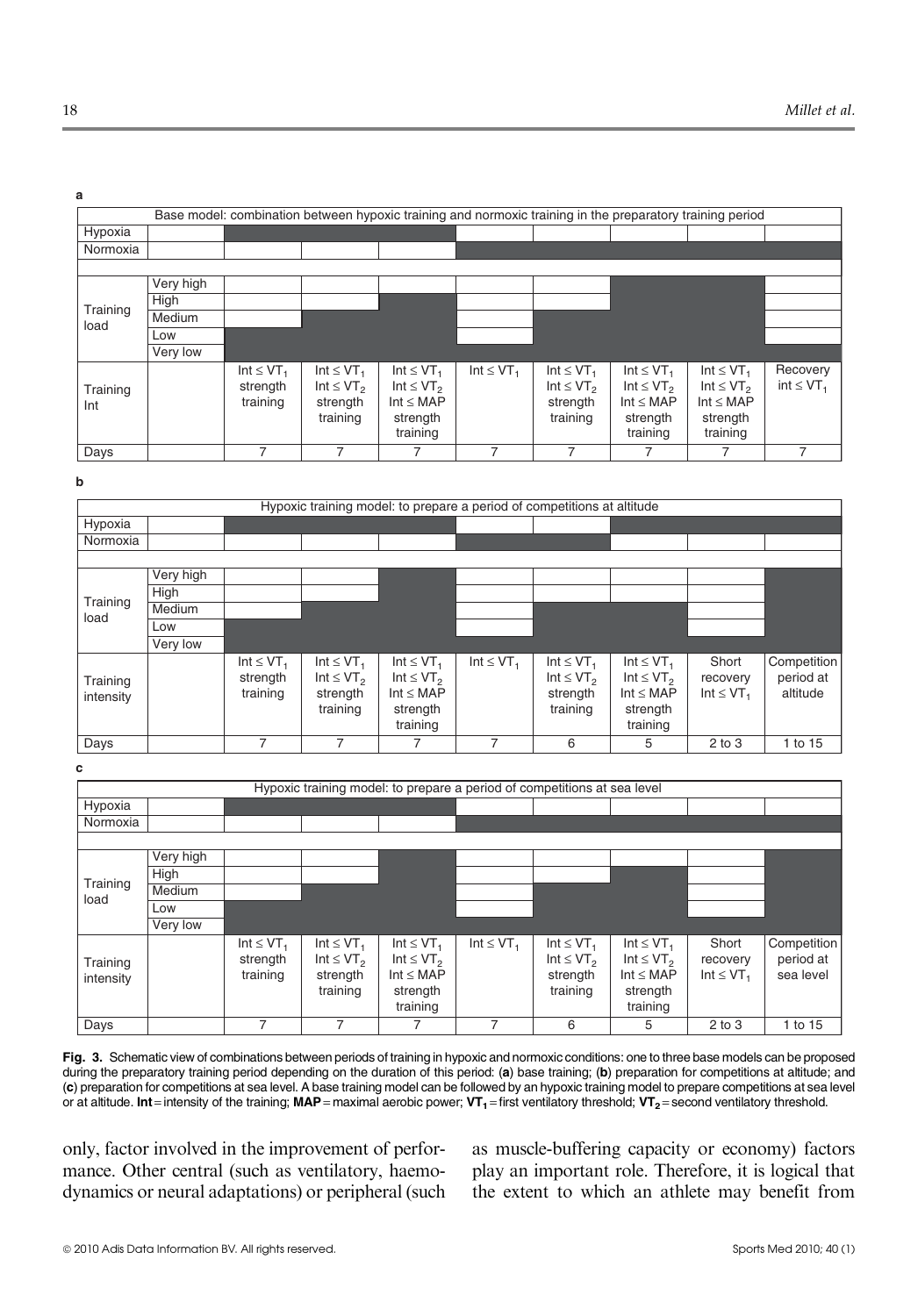these different methods of hypoxic training will differ according to both his/her general and specific training focus (i.e. between endurance, intermittent such as team sports and racket sports, or sprint/ power sports; and between different periods of the training year). To date, there is no study that has investigated how to incorporate hypoxic training into the athlete's general training programme. So the following proposal requires further investigation. We propose two different patterns of combination of hypoxic and normoxic methods.

The first proposal is a 'traditional' approach using only terrestrial LHTH hypoxic exposure and combines high-high and sea-level training phases during the base training (figure 3a), to prepare for a competition in altitude (figure 3b) and at sea level (figure 3c), respectively.

The second proposal combines all the hypoxic methods described in this review (LHTH, LHTL,

LHTLHi and IHT) and therefore requires some specific technological equipment.

5.1 Combining High-High Hypoxic and Sea-Level Training

The choice of the duration, altitude level; i.e. altitude dose and training content; volume; intensity; i.e. training load is paramount in order to optimize the hypoxic benefits and to peak in elite athletes.

The intensity of training lower or equal to the first VT  $(VT_1)$  can be considered as the base of the training for the high-level athletes in endurance.<sup>[118-123]</sup> This intensity of training is particularly important in association with hypoxic stress, especially during the acute hypoxic period as shown by Schmitt et al.<sup>[24]</sup> Indeed, the acute hypoxic situation modifies autonomic nervous system (ANS) activity by decreasing the total



Fig. 4. Schematic view of periodization of hypoxic methods in endurance, glycolitic and intermittent sports. IHT=intermittent hypoxic training; LHTH = living high-training high; LHTLHi = living high-training low and high interspersed.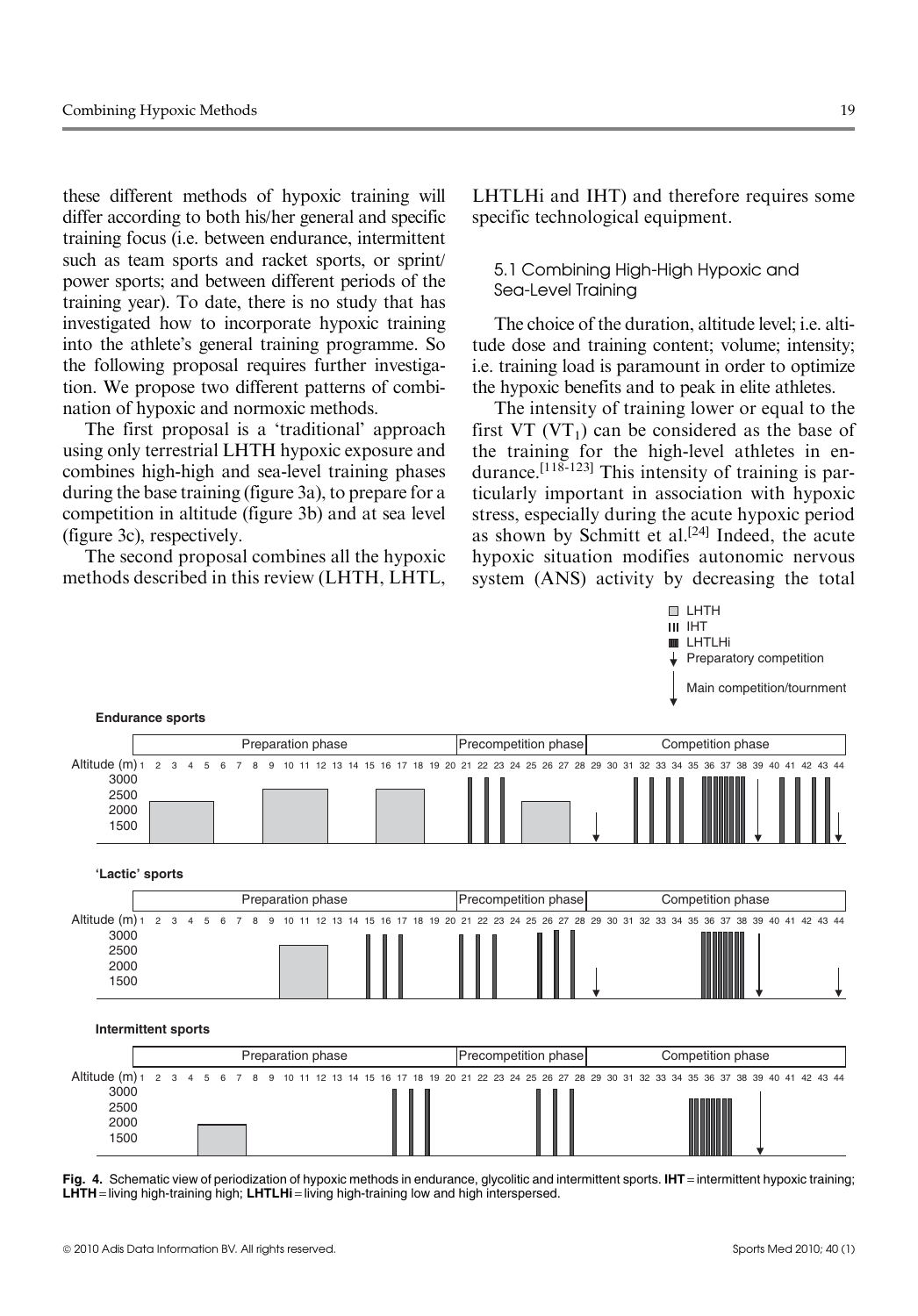| Hypoxic method                                                            | Number of studies | Increased performance/positive mechanisms | No additional effect | Negative mechanisms |  |  |  |  |  |
|---------------------------------------------------------------------------|-------------------|-------------------------------------------|----------------------|---------------------|--|--|--|--|--|
| Nitrogen dilution                                                         | 19                | 12                                        |                      | 5                   |  |  |  |  |  |
| Oxygen filtration                                                         | 10                | 5.                                        |                      |                     |  |  |  |  |  |
| <b>LHTL</b>                                                               |                   | 58%                                       | 14%                  | 28%                 |  |  |  |  |  |
| <b>IHT</b>                                                                | 16                | 8                                         | 8                    |                     |  |  |  |  |  |
|                                                                           |                   | 50%                                       | 50%                  | 0%                  |  |  |  |  |  |
| All                                                                       | 45                | 56%                                       | 18%                  | 18%                 |  |  |  |  |  |
| <b>IHT</b> = intermittent hypoxic training; $LHTL$ = live high-train low. |                   |                                           |                      |                     |  |  |  |  |  |

Table I. Overall efficiency of various hypoxic methods (calculated from Wilber<sup>[1]</sup>)

heart rate variability (HRV) and especially high frequency activity  $(HF)$ , [118] whereas training at or lower than  $VT_1$  intensity increases HRV and HF.<sup>[124]</sup> Furthermore, Seiler et al.<sup>[121]</sup> showed that  $VT_1$  may define 'binary' thresholds for ANS/ HRV recovery in highly trained athletes. The association of training at an intensity lower or equal to  $VT_1$  and hypoxic stress is thus well supported by athletes and is an optimal combination to improve aerobic capacities during the critical period of the acute hypoxia. Progressively after the acclimatization period, usually from the ~8th day, HRV and HF start to increase.<sup>[125]</sup> It is therefore possible to prescribe higher training intensities, for example, between  $VT_1$  and the second ventilatory threshold  $(VT_2)$ , and progressively intensities higher than  $VT_2$ .

# 5.2 Combining All Hypoxic Methods

The second proposal aims to use advanced technological methods in order to combine haematological and peripheral benefits of each of these methods in order to improve peak performance in elite athletes.

Periodization in three types of sports are proposed and summarized in figure 4.

# 5.2.1 Endurance Sports

Since extensive 'base training' is paramount in this type of sport, LHTH training during winter appears appropriate. The decline in exercise intensity will not be detrimental at this time of the year. Repeating several LHTH sojourns at high altitude will also help to speed up the acclimatization from one camp to another. It is known that the threshold altitude for a sustained increase in blood EPO concentration is about 2200 m. We

therefore recommend two to three sojourns of 3–4 weeks each between 2200 and 2500 m.

During the pre-competition phase, a shorter sojourn (18–21 days) at a lower altitude (1800–2000 m) will allow more intense intervaltraining sessions.

During the competition period, athletes can benefit from intense IHT sessions or – if there is a break from a LHTLHi block (sleeping high at 3000 m for 5 days – sleeping at sea level for 2 days and training in normoxia except for two hypoxic 'threshold' sessions per week).

# 5.2.2 'Glycolytic' Sports

During the winter preparation, the programme would benefit from a sojourn at altitude (2200–2500 m) aiming to increase the RBC volume. Later, inclusion of 3-week blocks (1–2 IHT sessions per week: supramaximal interval training and/or lactate tolerance session at high altitude 3000 m) alternated with normoxic-only training would boost the muscle 'anaerobic' adaptations.

Prior to the main competition, LHTLHi  $(2-3$  weeks of sleeping high 3000 m for 5 days  $$ sleeping at sea level for 2 days and training in normoxia except for two hypoxic interval-training sessions per week) would allow peaking without reducing the intensity of the specific sessions.

# 5.2.3 Intermittent Sports

During phase 1 of the winter preparation, a sojourn at a low altitude (1500–1700 m) would be of benefit, aiming to develop aerobic fitness. Later, a few blocks of 3 consecutive weeks  $(1-2)$ IHT sessions per week: supramaximal interval training) would help to increase muscle adaptations for pH and buffer capacity.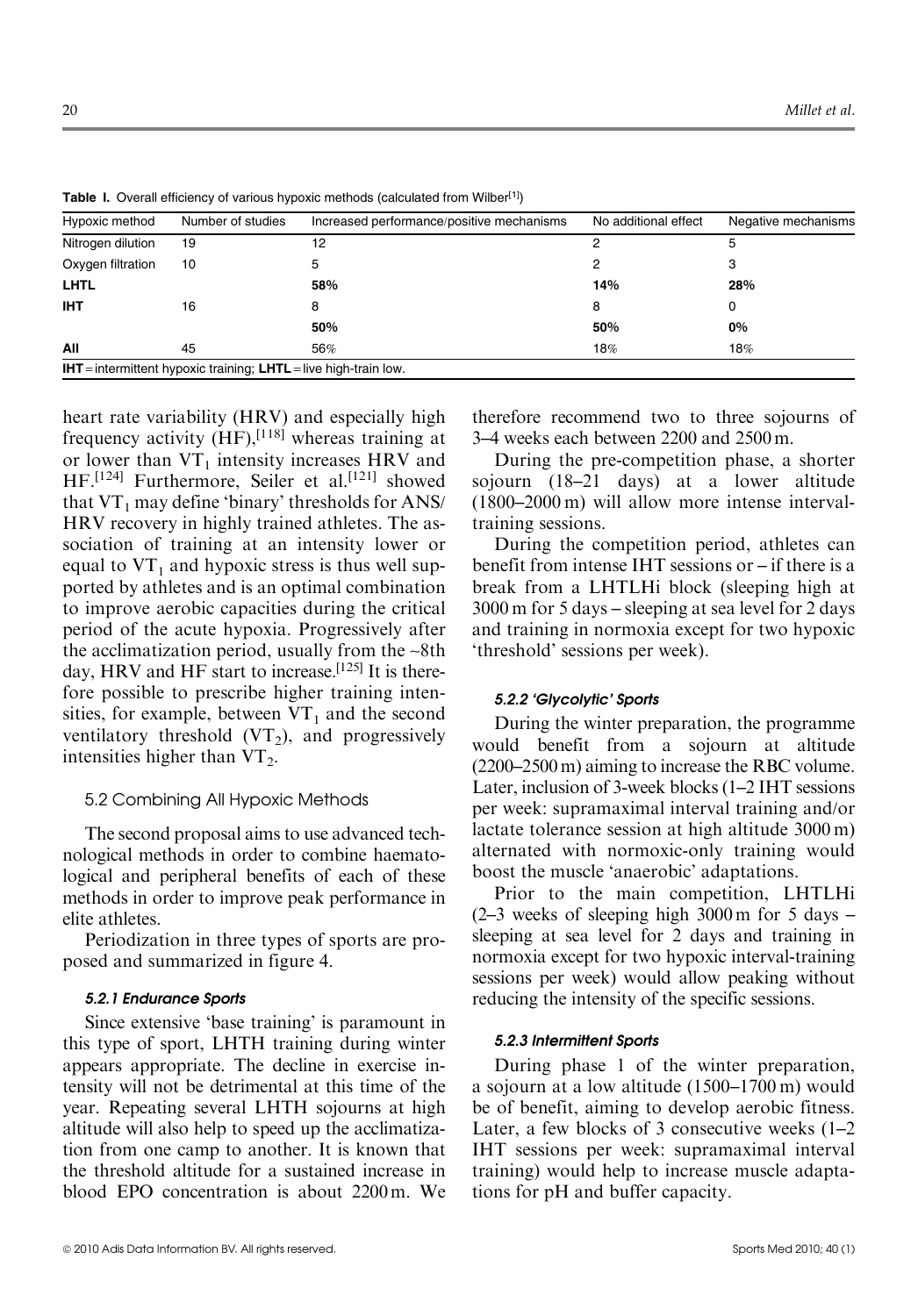LHTLHi (2–3 weeks of sleeping high at 2500 m for 5 days, sleeping at sea level for 2 days and training in normoxia except for one hypoxic interval-training session per week) would be appropriate to boost both central and peripheral adaptations prior to the main tournament/performance.

# 6. Conclusions

The aims and benefits of the various hypoxic methods are numerous and extend beyond an increase in  $O<sub>2</sub>$  transport capacity. It is known that IHE is inefficient for performance enhancement. The efficiency of the other methods was evaluated in a recent review<sup>[1]</sup> and is summarized in table I.

LHTL has been well investigated; the other methods (IHT and LHTLHi) still require further investigation to better understand their outcomes and mechanisms. However, the further development of practical expertise in hypoxic training will predominantly involve decisions about how to combine these methods in order to induce optimal performance in various types of sports and to reach peak performance in the athlete's main competitions.

# Acknowledgements

No sources of funding were used to assist in the preparation of this article. The authors have no conflicts of interest that are directly relevant to the content of this article. The authors acknowledge the anonymous reviewers for their valuable comments and Dr V.E. Vleck who thoroughly reviewed the English manuscript.

#### References

- 1. Wilber RL. Application of altitude/hypoxic training by elite athletes. Med Sci Sports Exerc 2007 Sep; 39 (9): 1610-24
- 2. Issurin V. Altitude training: an up-to-date approach and implementation in practice. Sporto Mokslas 2007; 1 (47): 12-9
- 3. Fuchs U, Reiss M. Höhentraining: das Erfolgskonzept der Ausdauersportarten. Trainerbibliothek 1990; 27: 128
- 4. Wilber RL. Altitude training and athletic performance. Champaign (IL): Human Kinetics, 2004
- 5. Wilber RL. Current trends in altitude training. Sports Med 2001; 31 (4): 249-65
- 6. Hahn AG, Gore CJ. The effect of altitude on cycling performance: a challenge to traditional concepts. Sports Med 2001; 31 (7): 533-57
- 7. Mollard P, Woorons X, Letournel M, et al. Determinants of maximal oxygen uptake in moderate acute hypoxia in

endurance athletes. Eur J Appl Physiol 2007 Aug; 100 (6): 663-73

- 8. Levine BD, Stray-Gundersen J, Duhaime G, et al. ''Living high-training low'': the effect of altitude acclimatization/ normoxic training in trained runners [abstract]. Med Sci Sports Exerc 1991; 23: S25
- 9. Levine BD, Stray-Gundersen J. ''Living high-training low'': effect of moderate-altitude acclimatization with low-altitude training on performance. J Appl Physiol 1997 Jul; 83 (1): 102-12
- 10. Stray-Gundersen J, Chapman RF, Levine BD. HILO training improves performance in elite runners [abstract no. 198]. Med Sci Sports 1998; 30 (5): Suppl
- 11. Dehnert C, Hutler M, Liu Y, et al. Erythropoiesis and performance after two weeks of living high and training low in well trained triathletes. Int J Sports Med 2002 Nov; 23 (8): 561-6
- 12. Stray-Gundersen J, Chapman RF, Levine BD. ''Living high-training low'' altitude training improves sea level performance in male and female elite runners. J Appl Physiol 2001 Sep; 91 (3): 1113-20
- 13. Hahn AG, Gore CJ, Martin DT, et al. An evaluation of the concept of living at moderate altitude and training at sea level. Comp Biochem Physiol A Mol Integr Physiol 2001 Apr; 128 (4): 777-89
- 14. Rusko HK, Leppavuori A, Makela P. Living high-training low: a new approach to altitude training at sea level in athletes [abstract]. Med Sci Sports 1995; 27 Suppl. 5: S6
- 15. Laitinen H, Apolaeus K, Heikkinen R. Acclimatization to living in normobaric hypoxia and training at sea level in runners [abstract]. Med Sci Sports 1995; 27 Suppl. 5: S109
- 16. Rusko HK, Tikkanen H, Paavolainen L. Effect of living in kusko FIK, TIKKanen FI, Faavolanien L. Effect of living in<br>hypoxia and training in normoxia on sea level VO2max and red cell mass [abstract]. Med Sci Sports 1999; 31 Suppl. 5: S86
- 17. Koistinen PO, Rusko H, Irjala K, et al. EPO, red cells, and serum transferrin receptor in continuous and intermittent hypoxia. Med Sci Sports Exerc 2000 Apr; 32 (4): 800-4
- 18. Phiel-Aulin K, Svedenhag J, Wide L. Short-term intermittent normobaric hypoxia: haematological, physiological and mental effects. Scand J Med Sci Sports 1998; 8: 132-7
- 19. Ashenden MJ, Gore CJ, Martin DT, et al. Effects of a 12-day ''live high, train low'' camp on reticulocyte production and haemoglobin mass in elite female road cyclists. Eur J Appl Physiol Occup Physiol 1999 Oct; 80 (5): 472-8
- 20. Ashenden MJ, Gore CJ, Dobson GP, et al. Simulated moderate altitude elevates serum erythropoietin but does not increase reticulocyte production in welltrained runners. Eur J Appl Physiol 2000 Mar; 81 (5): 428-35
- 21. Ashenden MJ, Gore CJ, Dobson GP, et al. ''Live high, train low'' does not change the total haemoglobin mass of male endurance athletes sleeping at a simulated altitude of 3000 m for 23 nights. Eur J Appl Physiol Occup Physiol 1999 Oct; 80 (5): 479-84
- 22. Saunders PU, Telford RD, Pyne DB, et al. Improved running economy and increased hemoglobin mass in elite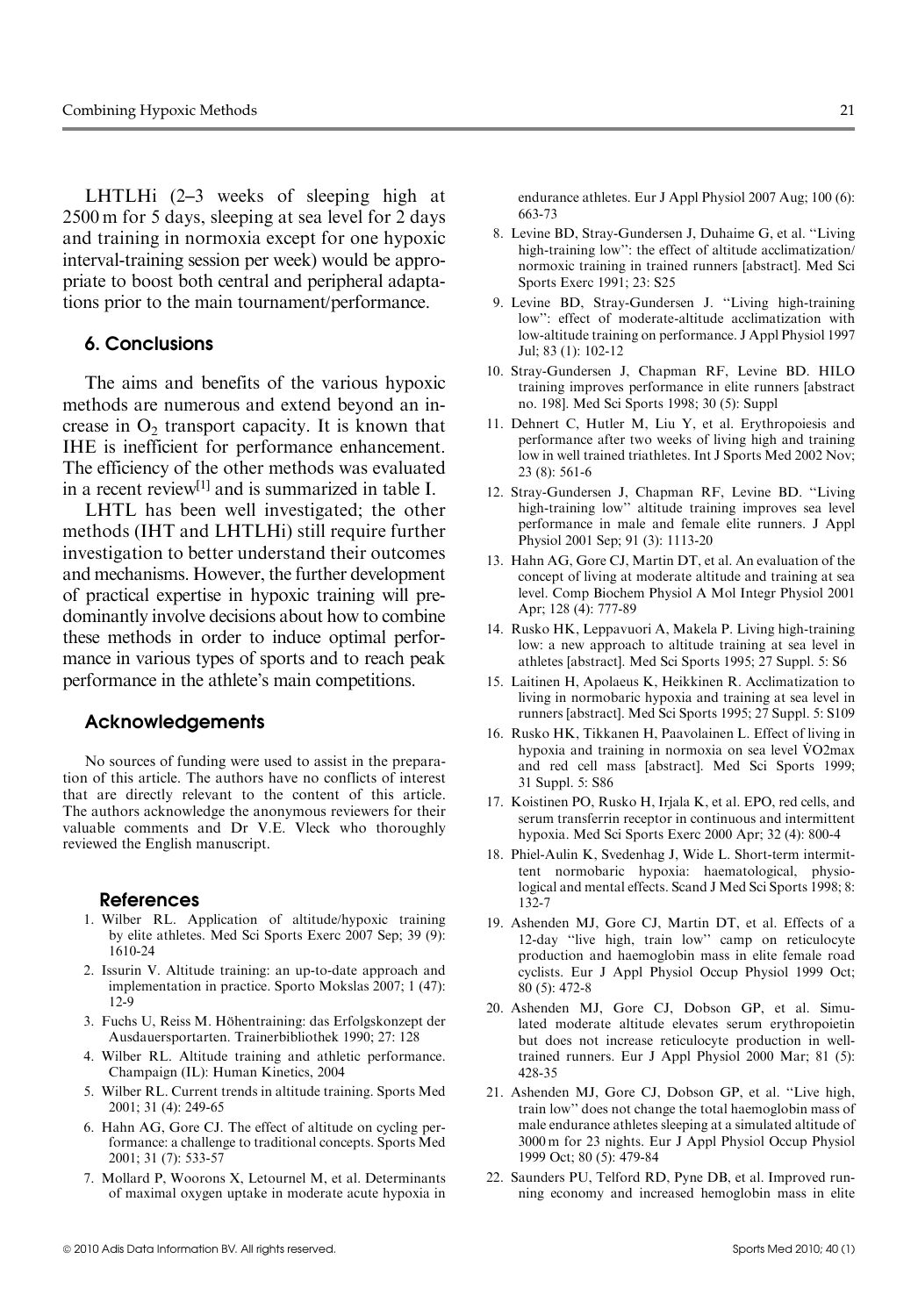runners after extended moderate altitude exposure. J Sci Med Sport 2007 Dec 7

- 23. Tiollier E, Schmitt L, Burnat P, et al. Living high-training low altitude training: effects on mucosal immunity. Eur J Appl Physiol 2005 Jun; 94 (3): 298-304
- 24. Schmitt L, Hellard P, Millet GP, et al. Heart rate variability and performance at two different altitudes in well-trained swimmers. Int J Sports Med 2006 Mar; 27 (3): 226-31
- 25. Schmitt L, Millet G, Robach P, et al. Influence of ''living high-training low'' on aerobic performance and economy of work in elite athletes. Eur J Appl Physiol 2006 Jul; 97 (5): 627-36
- 26. Roels B, Hellard P, Schmitt L, et al. Is it more effective for highly trained swimmers to live and train at 1200 m than at 1850 m in terms of performance and haematological benefits? Br J Sports Med 2006 Feb; 40 (2): e4
- 27. Robach P, Schmitt L, Brugniaux JV, et al. Living hightraining low: effect on erythropoiesis and maximal aerobic performance in elite Nordic skiers. Eur J Appl Physiol 2006 Aug; 97 (6): 695-705
- 28. Robach P, Schmitt L, Brugniaux JV, et al. Living hightraining low: effect on erythropoiesis and aerobic performance in highly-trained swimmers. Eur J Appl Physiol 2006 Mar; 96 (4): 423-33
- 29. Povea C, Schmitt L, Brugniaux J, et al. Effects of intermittent hypoxia on heart rate variability during rest and exercise. High Alt Med Biol 2005 Fall; 6 (3): 215-25
- 30. Pialoux V, Mounier R, Ponsot E, et al. Effects of exercise and training in hypoxia on antioxidant/pro-oxidant balance. Eur J Clin Nutr 2006 Dec; 60 (12): 1345-54
- 31. Mounier R, Pialoux V, Cayre A, et al. Leukocyte's Hif-1 expression and training-induced erythropoietic response in swimmers. Med Sci Sports Exerc 2006 Aug; 38 (8): 1410-7
- 32. Cornolo J, Fouillot JP, Schmitt L, et al. Interactions between exposure to hypoxia and the training-induced autonomic adaptations in a ''live high-train low'' session. Eur J Appl Physiol 2006 Mar; 96 (4): 389-96
- 33. Brugniaux JV, Schmitt L, Robach P, et al. Living hightraining low: tolerance and acclimatization in elite endurance athletes. Eur J Appl Physiol 2006 Jan; 96 (1): 66-77
- 34. Brugniaux JV, Schmitt L, Robach P, et al. Eighteen days of ''living high, training low'' stimulate erythropoiesis and enhance aerobic performance in elite middle-distance runners. J Appl Physiol 2006 Jan; 100 (1): 203-11
- 35. Rusko HK, Tikkanen HO, Peltonen JE. Oxygen manipulation as an ergogenic aid. Curr Sports Med Rep 2003 Aug; 2 (4): 233-8
- 36. Gore CJ, Gawthorn KM, Clark S. Does intermittent nornoie CJ, Gawthorn KM, Clark S. Does intermittent hor-<br>mobaric hypoxic exposure uncouple submaximal  $\rm\ddot{V}O2$ and power [abstract]? Med Sci Sports 1999; 31 Suppl. 5: S190
- 37. Mattila V, Rusko HK. Effect of living high and training low on sea level performance in cyclists [abstract]. Med Sci Sports 1996; 28 Suppl. 5: S157
- 38. Gore CJ, Hopkins WG, Burge CM. Errors of measurement for blood volume parameters: a meta-analysis. J Appl Physiol 2005 Nov; 99 (5): 1745-58
- 39. Chapman RF, Stray-Gundersen J, Levine BD. Individual variation in response to altitude training. J Appl Physiol 1998 Oct; 85 (4): 1448-56
- 40. Heinicke K, Wolfarth B, Winchenbach P, et al. Blood volume and hemoglobin mass in elite athletes of different disciplines. Int J Sports Med 2001 Oct; 22 (7): 504-12
- 41. Myhre LG, Dill DB, Hall FG, et al. Blood volume changes during three-week residence at high altitude. Clin Chem 1970 Jan; 16 (1): 7-14
- 42. Schmidt W, Heinicke K, Rojas J, et al. Blood volume and hemoglobin mass in endurance athletes from moderate altitude. Med Sci Sports Exerc 2002 Dec; 34 (12): 1934-40
- 43. Gore CJ, Hopkins WG. Counterpoint: positive effects of intermittent hypoxia (live high: train low) on exercise performance are not mediated primarily by augmented red cell volume. J Appl Physiol 2005 Nov; 99 (5): 2055-7; discussion 7-8
- 44. Levine BD, Stray-Gundersen J. Point: positive effects of intermittent hypoxia (live high: train low) on exercise performance are mediated primarily by augmented red cell volume. J Appl Physiol 2005 Nov; 99 (5): 2053-5
- 45. Gore CJ, Clark SA, Saunders PU. Nonhematological mechanisms of improved sea-level performance after hypoxic exposure. Med Sci Sports Exerc 2007 Sep; 39 (9): 1600-9
- 46. Saunders PU, Telford RD, Pyne DB, et al. Improved running economy in elite runners after 20 days of simulated moderate-altitude exposure. J Appl Physiol 2004 Mar; 96 (3): 931-7
- 47. Neya M, Enoki T, Kumai Y, et al. The effects of nightly normobaric hypoxia and high intensity training under intermittent normobaric hypoxia on running economy and hemoglobin mass. J Appl Physiol 2007 Sep; 103 (3): 828-34
- 48. Gore CJ, Hahn AG, Aughey RJ, et al. Live high: train low increases muscle buffer capacity and submaximal cycling efficiency. Acta Physiol Scand 2001 Nov; 173 (3): 275-86
- 49. Zoll J, Ponsot E, Dufour S, et al. Exercise training in normobaric hypoxia in endurance runners. III: Muscular adjustments of selected gene transcripts. J Appl Physiol 2006 Apr; 100 (4): 1258-66
- 50. Juel C, Lundby C, Sander M, et al. Human skeletal muscle and erythrocyte proteins involved in acid-base homeostasis: adaptations to chronic hypoxia. J Physiol 2003 Apr 15; 548 (Pt 2): 639-48
- 51. Mizuno M, Juel C, Bro-Rasmussen T, et al. Limb skeletal muscle adaptation in athletes after training at altitude. J Appl Physiol 1990 Feb; 68 (2): 496-502
- 52. Westerblad H, Allen DG, Lannergren J. Muscle fatigue: lactic acid or inorganic phosphate the major cause? News Physiol Sci 2002 Feb; 17: 17-21
- 53. Pedersen TH, Nielsen OB, Lamb GD, et al. Intracellular acidosis enhances the excitability of working muscle. Science 2004 Aug 20; 305 (5687): 1144-7
- 54. Batterham AM, Hopkins WG. Making meaningful inferences about magnitudes. Int J Sports Physiol Perform 2006; 1: 50-7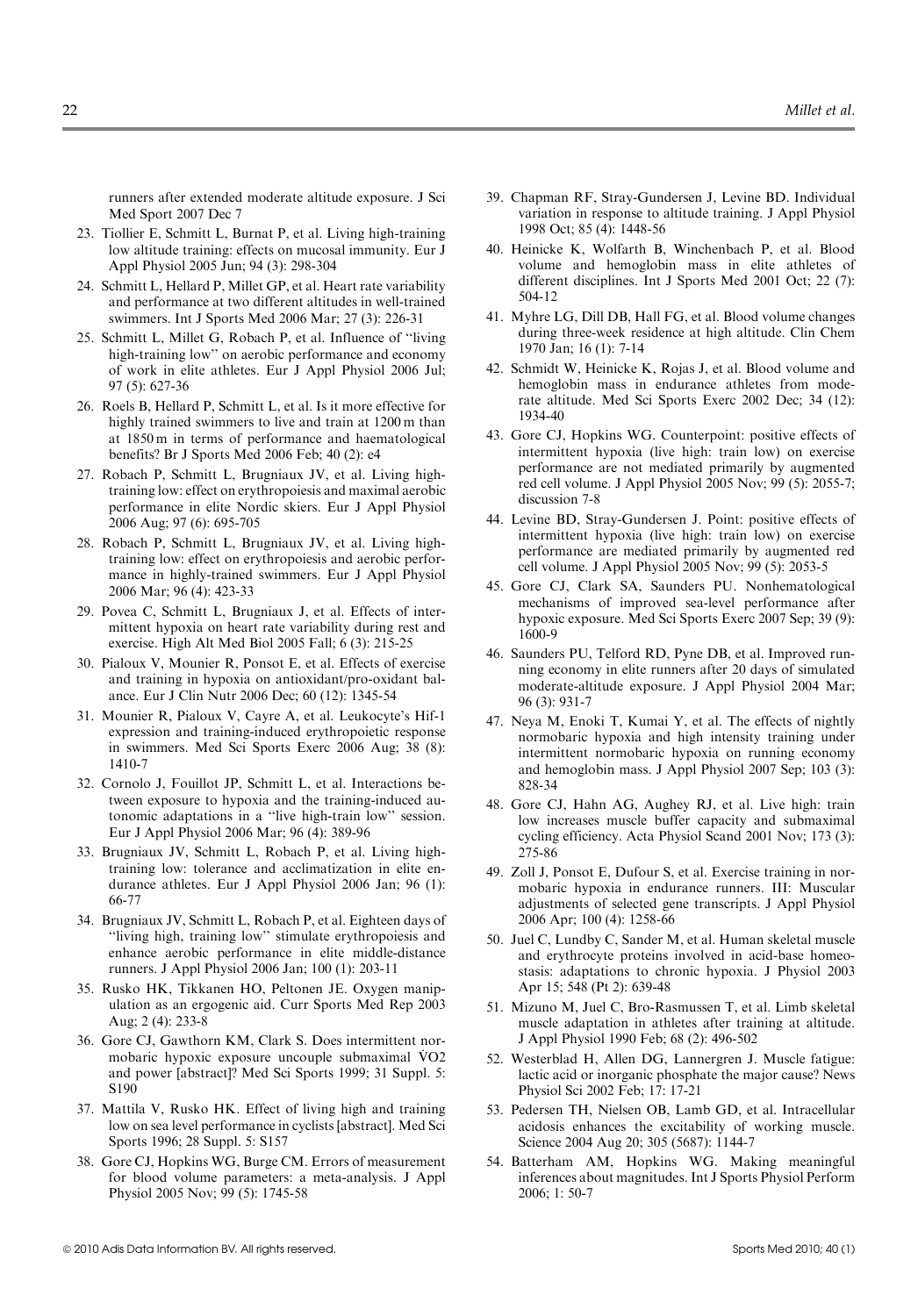- 55. Paton CD, Hopkins WG. Variation in performance of elite cyclists from race to race. Eur J Sport Sci 2006; 6: 1-7
- 56. Hopkins WG. Competitive performance of elite trackand-field athletes: variability and smallest worthwhile enhancements. Sportscience 2005; 9: 17-20
- 57. Pyne D, Trewin C, Hopkins W. Progression and variability of competitive performance of Olympic swimmers. J Sports Sci 2004 Jul; 22 (7): 613-20
- 58. Jensen K, Nielsen TS, Fiskestrand A, et al. High-altitude training does not increase maximal oxygen uptake or work capacity at sea level in rowers. Scand J Med Sci Sports 1993; 3: 256-62
- 59. Green HJ, Sutton JR, Cymerman A, et al. Operation Everest II: adaptations in human skeletal muscle. J Appl Physiol 1989 May; 66 (5): 2454-61
- 60. Hoppeler H, Kleinert E, Schlegel C, et al. Morphological adaptations of human skeletal muscle to chronic hypoxia. Int J Sports Med 1990 Feb; 11 Suppl. 1: S3-9
- 61. Roels B, Millet GP, Marcoux CJ, et al. Effects of hypoxic interval training on cycling performance. Med Sci Sports Exerc 2005 Jan; 37 (1): 138-46
- 62. Martin DT, Hahn AG, Lee H, et al. Effects of q 12-day ''live high, train low'' cycling camp on 4-min and 30-min performance. Med Sci Sports 2002; 34 Suppl. 5: S274
- 63. Roberts AD, Clark SA, Townsend NE, et al. Changes in performance, maximal oxygen uptake and maximal accumulated oxygen deficit after 5, 10, and 15 days of live high: train low altitude exposure. Eur J Appl Physiol 2003; 88: 390-5
- 64. Witkowski S, Karlsen T, Resaland G, et al. Optimal altitude for ''living high-training low''. Med Sci Sports Exerc 2002; 33 Suppl. 5: S292
- 65. Nummela A, Rusko H. Acclimatization to altitude and normoxic training improve 400-m running performance at sea level. J Sports Sci 2000 Jun; 18 (6): 411-9
- 66. Wilber RL, Shannon MP, Kearney JT, et al. Operational characteristics of a normobaric hypoxic system: proceedings of the Sixth International Olympic Committee World Congress on Sport Sciences. Med Sci Sports Exerc 2002; 34 Suppl. 5: 92
- 67. Shannon MP, Wilber RL, Kearney JT. Normobarichypoxia: performance characteristics of simulated altitude tents. Med Sci Sports Exerc 2001; 33 Suppl. 5: S60
- 68. Wilber RL. Live high-train low: thinking in terms of an optimal hypoxic dose. Int J Sports Physiol Performance 2007; 2: 223-38
- 69. Ge RL, Witkowski S, Zhang Y, et al. Determinants of erythropoietin release in response to short-term hypobaric hypoxia. J Appl Physiol 2002 Jun; 92 (6): 2361-7
- 70. Anchisi S, Moia C, Ferretti G. Oxygen delivery and oxygen return in humans exercising in acute normobaric hypoxia. Pflugers Arch 2001 Jun; 442 (3): 443-50
- 71. Woorons X, Mollard P, Pichon A, et al. Moderate exercise in hypoxia induces a greater arterial desaturation in trained than untrained men. Scand J Med Sci Sports 2007 Aug; 17 (4): 431-6
- 72. Townsend NE, Gore CJ, Hahn AG, et al. Living hightraining low increases hypoxic ventilatory response of well-trained endurance athletes. J Appl Physiol 2002 Oct; 93 (4): 1498-505
- 73. Aughey RJ, Clark SA, Gore CJ, et al. Interspersed normoxia during live high, train low interventions reverses an early reduction in muscle Na+, K+ ATPase activity in well-trained athletes. Eur J Appl Physiol 2006 Oct; 98 (3): 299-309
- 74. Aughey RJ, Gore CJ, Hahn AG, et al. Chronic intermittent hypoxia and incremental cycling exercise independently depress muscle in vitro maximal Na+-K+-ATPase activity in well-trained athletes. J Appl Physiol 2005 Jan; 98 (1): 186-92
- 75. Girard O, Millet GP. Neuromuscular fatigue in racquet sports. Neurologic Clin 2008; 26 (1): 181-94
- 76. Powell FL, Garcia N. Physiological effects of intermittent hypoxia. High Alt Med Biol 2000 Summer; 1 (2): 125-36
- 77. Rodriguez FA, Casas H, Casas M, et al. Intermittent hypobaric hypoxia stimulates erythropoiesis and improves aerobic capacity. Med Sci Sports Exerc 1999 Feb; 31 (2): 264-8
- 78. Rodriguez FA, Ventura JL, Casas M, et al. Erythropoietin acute reaction and haematological adaptations to short, intermittent hypobaric hypoxia. Eur J Appl Physiol 2000 Jun; 82 (3): 170-7
- 79. Eckardt KU, Boutellier U, Kurtz A, et al. Rate of erythropoietin formation in humans in response to acute hypobaric hypoxia. J Appl Physiol 1989 Apr; 66 (4): 1785-8
- 80. Hellemans J. Intermittent hypoxic training: a pilot study. Proceedings of the Second Annual International Altitude Training Symposium; 1999 Feb 18-20; Flagstaff (AZ); 145-54
- 81. Knaupp W, Khilnani S, Sherwood J, et al. Erythropoietin response to acute normobaric hypoxia in humans. J Appl Physiol 1992 Sep; 73 (3): 837-40
- 82. Abellan R, Remacha AF, Ventura R, et al. Hematologic response to four weeks of intermittent hypobaric hypoxia in highly trained athletes. Haematologica 2005 Jan; 90 (1): 126-7
- 83. Ricart A, Casas H, Casas M, et al. Acclimatization near home? Early respiratory changes after short-term intermittent exposure to simulated altitude. Wilderness Environ Med 2000 Summer; 11 (2): 84-8
- 84. Frey WO, Zenhausern R, Colombani PC. Influence of intermittent exposure to normobaric hypoxia on hematological indexes and exercise performance [abstract]. Med Sci Sports 2000; 32 Suppl. 5: S65
- 85. Rodriguez FA, Murio J, Ventura JL. Effects of intermittent hypobaric hypoxia and altitude training on physiological and performance parameters in swimmers [abstract]. Med Sci Sports Exerc 2003; 35: S115
- 86. Julian CG, Gore CJ, Wilber RL, et al. Intermittent normobaric hypoxia does not alter performance or erythropoietic markers in highly trained distance runners. J Appl Physiol 2004 May; 96 (5): 1800-7
- 87. Tadibi V, Dehnert C, Menold E, et al. Unchanged anaerobic and aerobic performance after short-term intermittent hypoxia. Med Sci Sports Exerc 2007 May; 39 (5): 858-64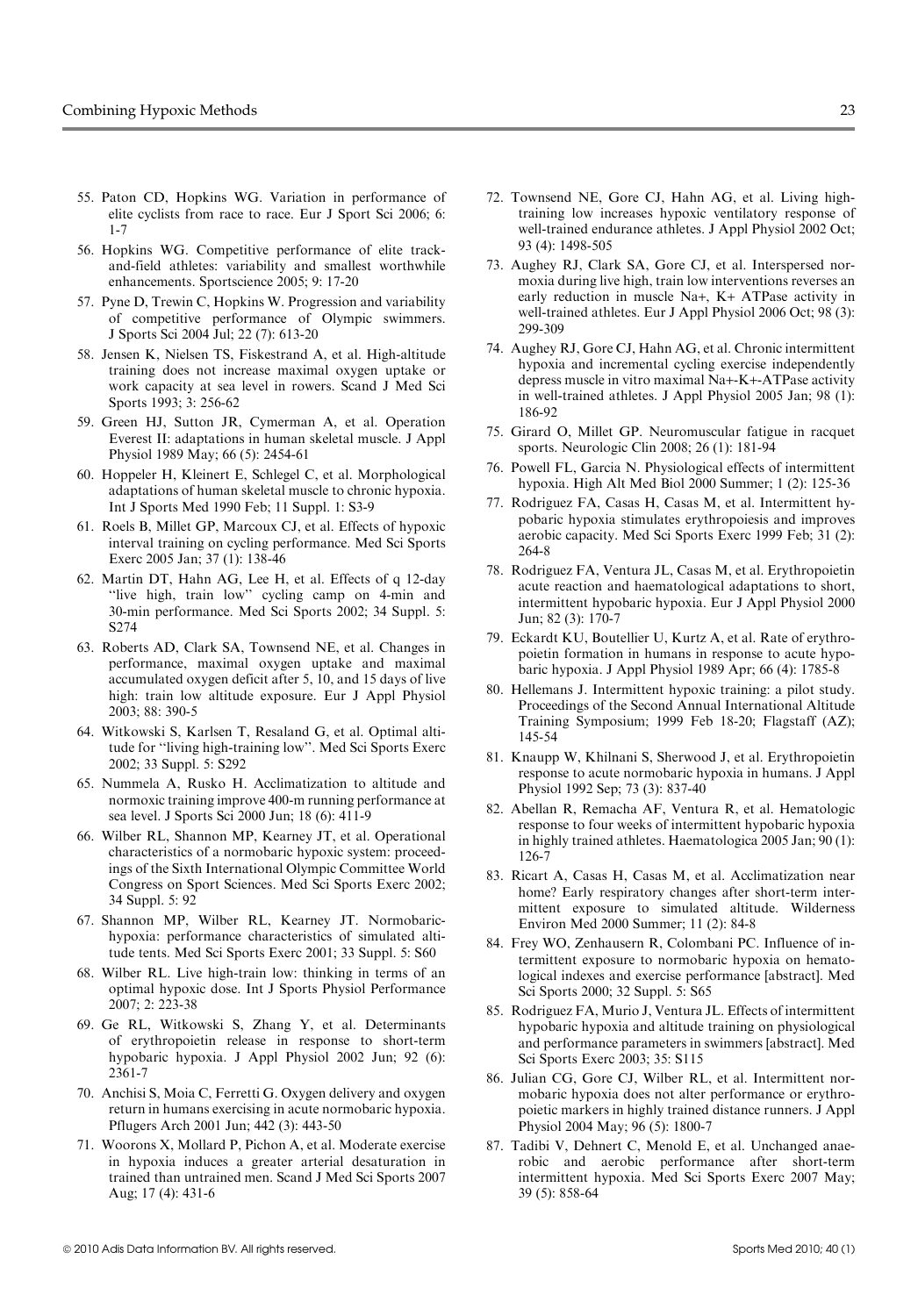- 88. Woorons X, Mollard P, Lamberto C, et al. Effect of acute hypoxia on maximal exercise in trained and sedentary women. Med Sci Sports Exerc 2005 Jan; 37 (1): 147-54
- 89. Mollard P, Woorons X, Letournel M, et al. Role of maximal heart rate and arterial O2 saturation on the decrement of . VO2max in moderate acute hypoxia in trained and untrained men. Int J Sports Med 2007 Mar; 28 (3): 186-92
- 90. Vogt M, Puntschart A, Geiser J, et al. Molecular adaptations in human skeletal muscle to endurance training under simulated hypoxic conditions. J Appl Physiol 2001 Jul; 91 (1): 173-82
- 91. Vallier JM, Chateau P, Guezennec CY. Effects of physical training in a hypobaric chamber on the physical performance of competitive triathletes. Eur J Appl Physiol Occup Physiol 1996; 73 (5): 471-8
- 92. Truijens MJ, Toussaint HM, Dow J, et al. Effect of highintensity hypoxic training on sea-level swimming performances. J Appl Physiol 2003 Feb; 94 (2): 733-43
- 93. Emonson DL, Aminuddin AH, Wight RL, et al. Traininginformation DL, Annifuddin AH, wight KL, et al. Framing-<br>induced increases in sea level VO2max and endurance are not enhanced by acute hypobaric exposure. Eur J Appl Physiol Occup Physiol 1997; 76 (1): 8-12
- 94. Siri WE, Van Dyke DC, Winchell HS, et al. Early erythropoietin, blood, and physiological responses to severe hypoxia in man. J Appl Physiol 1966 Jan; 21 (1): 73-80
- 95. Levine BD, Stray-Gundersen J. A practical approach to altitude training: where to live and train for optimal performance enhancement. Int J Sports Med 1992 Oct; 13 Suppl 1: S209-12
- 96. Engfred K, Kjaer M, Secher NH, et al. Hypoxia and training-induced adaptation of hormonal responses to exercise in humans. Eur J Appl Physiol Occup Physiol 1994; 68 (4): 303-9
- 97. Terrados N, Melichna J, Sylven C, et al. Effects of training at simulated altitude on performance and muscle metabolic capacity in competitive road cyclists. Eur J Appl Physiol Occup Physiol 1988; 57 (2): 203-9
- 98. Schmidt W, Eckardt KU, Hilgendorf A, et al. Effects of maximal and submaximal exercise under normoxic and hypoxic conditions on serum erythropoietin level. Int J Sports Med 1991 Oct; 12 (5): 457-61
- 99. Casas M, Casas H, Pages T, et al. Intermittent hypobaric hypoxia induces altitude acclimation and improves the lactate threshold. Aviat Space Environ Med 2000 Feb; 71 (2): 125-30
- 100. Meeuwsen T, Hendriksen IJ, Holewijn M. Traininginduced increases in sea-level performance are enhanced by acute intermittent hypobaric hypoxia. Eur J Appl Physiol 2001 Apr; 84 (4): 283-90
- 101. Melissa L, MacDougall JD, Tarnopolsky MA, et al. Skeletal muscle adaptations to training under normobaric hypoxic versus normoxic conditions. Med Sci Sports Exerc 1997 Feb; 29 (2): 238-43
- 102. Terrados N, Jansson E, Sylven C, et al. Is hypoxia a stimulus for synthesis of oxidative enzymes and myoglobin? J Appl Physiol 1990 Jun; 68 (6): 2369-72
- 103. Green H, MacDougall J, Tarnopolsky M, et al. Downregulation of Na+-K+-ATPase pumps in skeletal muscle with training in normobaric hypoxia. J Appl Physiol 1999 May; 86 (5): 1745-8
- 104. Desplanches D, Hoppeler H, Linossier MT, et al. Effects of training in normoxia and normobaric hypoxia on human muscle ultrastructure. Pflugers Arch 1993 Nov; 425 (3-4): 263-7
- 105. Hoppeler H, Vogt M, Weibel ER, et al. Response of skeletal muscle mitochondria to hypoxia. Exp Physiol 2003 Jan; 88 (1): 109-19
- 106. Geiser J, Vogt M, Billeter R, et al. Training high-living low: changes of aerobic performance and muscle structure with training at simulated altitude. Int J Sports Med 2001 Nov; 22 (8): 579-85
- 107. Ponsot E, Dufour SP, Zoll J, et al. Exercise training in normobaric hypoxia in endurance runners. II: Improvement of mitochondrial properties in skeletal muscle. J Appl Physiol 2006 Apr; 100 (4): 1249-57
- 108. Coffey VG, Hawley JA. The molecular bases of training adaptation. Sports Med 2007; 37 (9): 737-63
- 109. Dufour SP, Ponsot E, Zoll J, et al. Exercise training in normobaric hypoxia in endurance runners. I: Improvement in aerobic performance capacity. J Appl Physiol 2006 Apr; 100 (4): 1238-48
- 110. Roels B, Bentley DJ, Coste O, et al. Effects of intermittent hypoxic training on cycling performance in well-trained athletes. Eur J Appl Physiol 2007 Oct; 101 (3): 359-68
- 111. Roels B, Thomas C, Bentley DJ, et al. Effects of intermittent hypoxic training on amino and fatty acid oxidative combustion in human permeabilized muscle fibers. J Appl Physiol 2007 Jan; 102 (1): 79-86
- 112. Morton JP, Cable NT. Effects of intermittent hypoxic training on aerobic and anaerobic performance. Ergonomics 2005 Sep 15-Nov 15; 48 (11-14): 1535-46
- 113. Woorons X, Mollard P, Pichon A, et al. Effects of a 4-week training with voluntary hypoventilation carried out at low pulmonary volumes. Respir Physiol Neurobiol 2008 Feb 1; 160 (2): 123-30
- 114. Woorons X, Mollard P, Pichon A, et al. Prolonged expiration down to residual volume leads to severe arterial hypoxemia in athletes during submaximal exercise. Respir Physiol Neurobiol 2007 Aug 15; 158 (1): 75-82
- 115. Hoppeler H, Vogt M. Muscle tissue adaptations to hypoxia. J Exp Biol 2001 Sep; 204 (Pt 18): 3133-9
- 116. Katayama K, Matsuo H, Ishida K, et al. Intermittent hypoxia improves endurance performance and submaximal exercise efficiency. High Alt Med Biol 2003 Fall; 4 (3): 291-304
- 117. Wilber RL, Stray-Gundersen J, Levine BD. Effect of hypoxic ''dose'' on physiological responses and sea-level performance. Med Sci Sports Exerc 2007 Sep; 39 (9): 1590-9
- 118. Sevre K, Bendz B, Hanko E, et al. Reduced autonomic activity during stepwise exposure to high altitude. Acta Physiol Scand 2001 Dec; 173 (4): 409-17
- 119. Fiskerstrand A, Seiler KS. Training and performance characteristics among Norwegian international rowers 1970- 2001. Scand J Med Sci Sports 2004 Oct; 14 (5): 303-10
- 120. Seiler KS, Kjerland GO. Quantifying training intensity distribution in elite endurance athletes: is there evidence for an ''optimal'' distribution? Scand J Med Sci Sports 2006 Feb; 16 (1): 49-56
- 121. Seiler S, Haugen O, Kuffel E. Autonomic recovery after exercise in trained athletes: intensity and duration effects. Med Sci Sports Exerc 2007 Aug; 39 (8): 1366-73